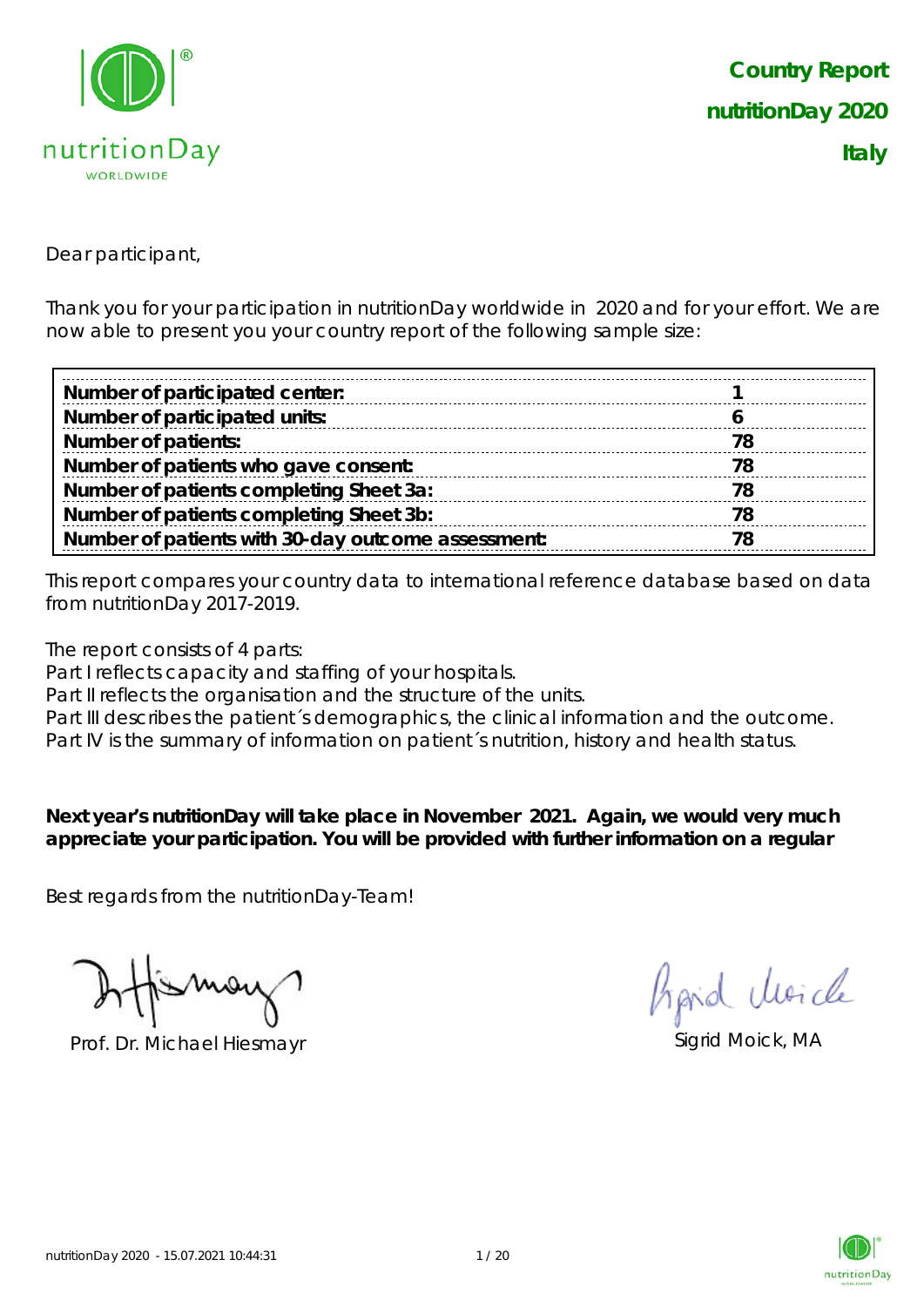## *I. Hospital capacity and staffing ("Hospital sheet")*

|                                                                                    | <b>YOUR RESULTS</b> | <b>REFERENCE RESULTS</b> |
|------------------------------------------------------------------------------------|---------------------|--------------------------|
| 1. Total number of beds in hospital                                                | 133 [133-133]       | 375 [213-715]            |
|                                                                                    |                     |                          |
| 2. Total number of admissions in the hospital last<br>year                         | 2350 [2350-2350]    | 18870 [9512-38961]       |
|                                                                                    |                     |                          |
| 3. Total number of staff in the hospital                                           |                     |                          |
| <b>Total medical doctors</b>                                                       | 20 [20-20]          | 186 [90-417]             |
| <b>Medical specialists</b>                                                         | 20 [20-20]          | 124 [54-273]             |
| Medical non-specialists                                                            |                     | 45 [19-116]              |
| <b>Nurses</b>                                                                      | 74 [74-74]          | 440 [208-910]            |
| <b>Dieticians</b>                                                                  | $1[1-1]$            | $5[1-10]$                |
| <b>Nutritionists</b>                                                               | $1[1-1]$            | $1[0-5]$                 |
| Pharmacists                                                                        | $1[1-1]$            | $8[4-24]$                |
| Kitchen staff                                                                      | 11 [11-11]          | 32 [15-62]               |
|                                                                                    |                     |                          |
| <b>Full time equivalent</b>                                                        |                     |                          |
| <b>Total medical doctors</b>                                                       | 20 [20-20]          | 175 [76-394]             |
| <b>Medical specialists</b>                                                         |                     | 121 [50-274]             |
| Medical non-specialists                                                            |                     | 45 [18-138]              |
| <b>Nurses</b>                                                                      | 70 [70-70]          | 380 [198-793]            |
| <b>Dieticians</b>                                                                  |                     | $5[2-8]$                 |
| <b>Nutritionists</b>                                                               |                     | $1[0-3]$                 |
| Pharmacists                                                                        | -                   | 7 [4-20]                 |
| Kitchen staff                                                                      |                     | 30 [14-57]               |
|                                                                                    |                     |                          |
| 4. Does the hospital have a nutrition care strategy?                               | Yes                 | 439 (80.8%) Yes          |
|                                                                                    |                     |                          |
| 5. Which nutrition-related standards or routine activities exist in your hospital? |                     |                          |
| Nutrition training is available                                                    | Yes                 | 391 (72.0%) Yes          |
| Nutrition steering committee is available                                          | Yes                 | 328 (60.4%) Yes          |
| Quality indicators are recorded and reported to national<br>or regional level      |                     | 229 (42.2%) Yes          |
| Quality indicators are used for internal benchmarking                              |                     | 299 (55.1%) Yes          |
| Patient feedback about food and food service is collected<br>using a questionnaire | Yes                 | 415 (76.4%) Yes          |
| None                                                                               |                     | 32 (5.9%) Yes            |
| No answer given                                                                    | -                   |                          |

#### **6. Which codes are available /routinely used in your hospital for billing and reimbursement purposes?**

**Codes available** Nutrition Support **Nutrition Support** 296 (54.5%) Yes 296 (54.5%) Yes

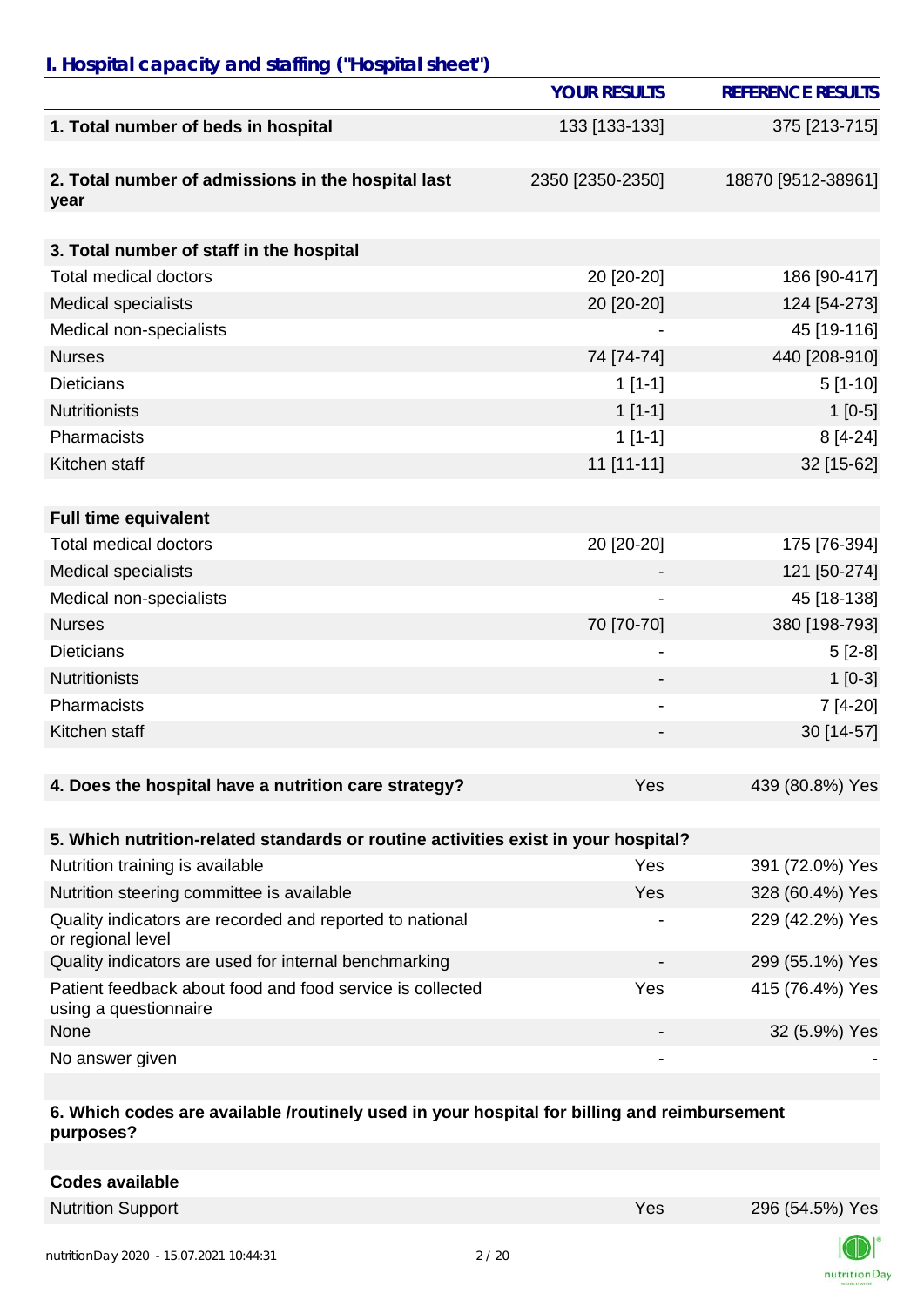| Oral nutrition supplements                                |                          | 219 (40.3%) Yes |
|-----------------------------------------------------------|--------------------------|-----------------|
| Parenteral nutrition                                      | Yes                      | 349 (64.3%) Yes |
| <b>Enteral nutrition</b>                                  | Yes                      | 327 (60.2%) Yes |
| Dietary counseling                                        |                          | 232 (42.7%) Yes |
| Specific dietary interventions                            | $\overline{\phantom{a}}$ | 178 (32.8%) Yes |
| Screening for malnutrition                                | Yes                      | 195 (35.9%) Yes |
| <b>Risk of malnutrition</b>                               |                          | 160 (29.5%) Yes |
| Malnutrition (in general)                                 | Yes                      | 262 (48.3%) Yes |
| Severity of malnutrition (i.e. mild, moderate, severe)    |                          | 251 (46.2%) Yes |
| No information available from billing/finance/controlling |                          | 104 (19.2%) Yes |
| No answer given                                           |                          |                 |
|                                                           |                          |                 |
| <b>Codes routinely used</b>                               |                          |                 |
| <b>Nutrition Support</b>                                  | Yes                      | 264 (48.6%) Yes |
| Oral nutrition supplements                                |                          | 200 (36.8%) Yes |
| Parenteral nutrition                                      | Yes                      | 326 (60.0%) Yes |
| <b>Enteral nutrition</b>                                  | Yes                      | 310 (57.1%) Yes |
| Dietary counseling                                        |                          | 208 (38.3%) Yes |
| Specific dietary interventions                            |                          | 160 (29.5%) Yes |
| Screening for malnutrition                                |                          | 162 (29.8%) Yes |
| <b>Risk of malnutrition</b>                               |                          | 138 (25.4%) Yes |
| Malnutrition (in general)                                 | Yes                      | 238 (43.8%) Yes |
| Severity of malnutrition (i.e. mild, moderate, severe)    |                          | 218 (40.1%) Yes |
| No information available from billing/finance/controlling |                          | 115 (21.2%) Yes |
| No answer given                                           |                          |                 |

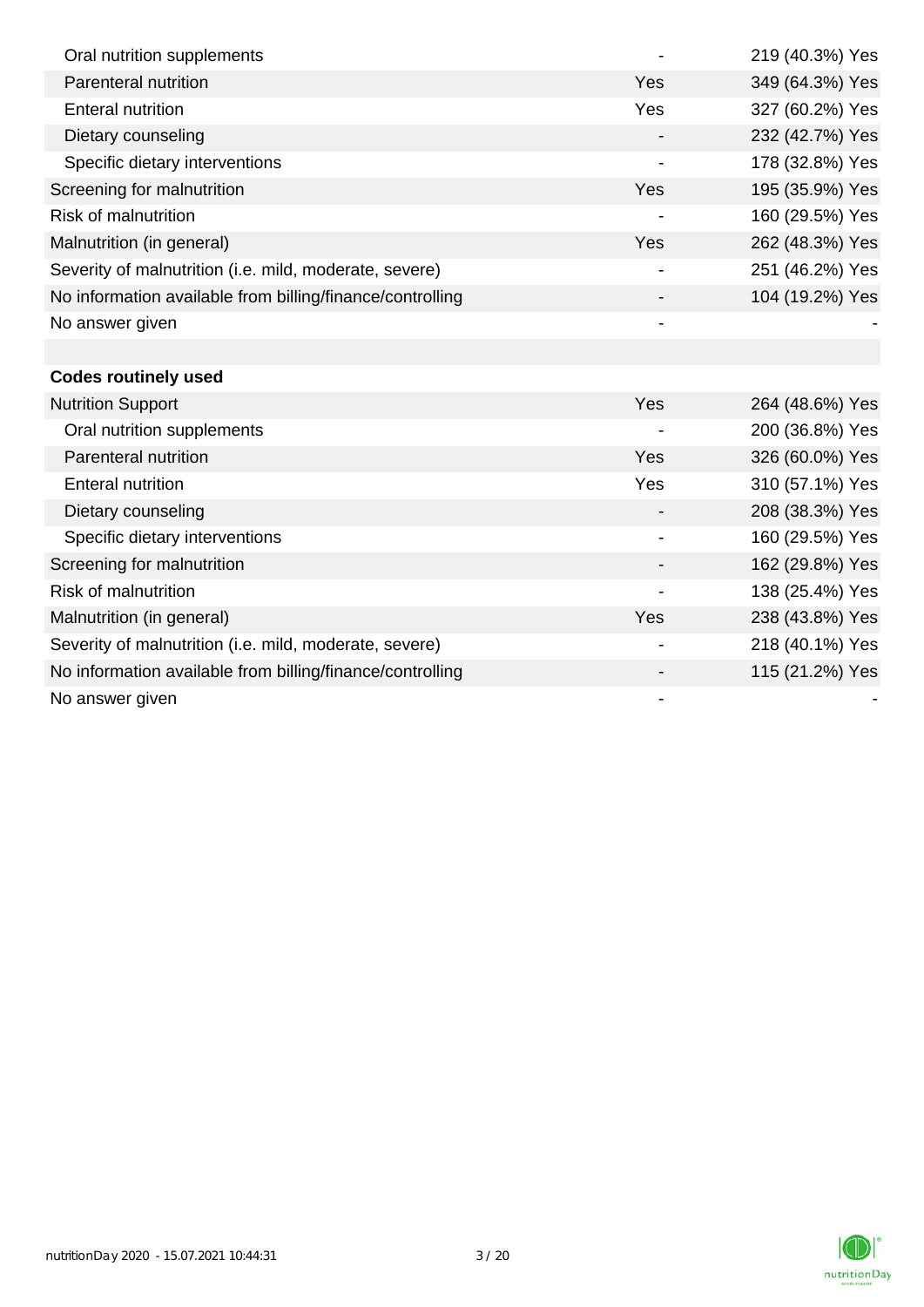## *II. Unit organisation and structures ("Sheet 1a/1b")*

|                                                                       | <b>YOUR RESULTS</b>          | <b>REFERENCE RESULTS</b> |
|-----------------------------------------------------------------------|------------------------------|--------------------------|
|                                                                       |                              |                          |
| Internal Medicine / General                                           | $\overline{\phantom{a}}$     | 20.5%                    |
| Internal Medicine / Cardiology                                        |                              | 4.3%                     |
| Internal Medicine / Gastroenterology & hepatology                     |                              | 7.6%                     |
| Internal Medicine / Geriatrics                                        |                              | 9.5%                     |
| Internal Medicine / Infectious diseases                               |                              | 0.5%                     |
| Internal Medicine / Nephrology                                        |                              | 1.3%                     |
| Internal Medicine / Oncology (incl. radiotherapy)                     |                              | 8.0%                     |
| Interdisciplinary                                                     |                              | 2.9%                     |
| Long term care                                                        | $\qquad \qquad \blacksquare$ | 2.6%                     |
| Neurology                                                             |                              | 4.0%                     |
| Surgery / General                                                     | $\qquad \qquad \blacksquare$ | 14.5%                    |
| Surgery/ Cardiac/Vascular/Thoracic                                    |                              | 1.8%                     |
| Surgery / Neurosurgery                                                |                              | 0.7%                     |
| Surgery / Orthopedic                                                  |                              | 3.5%                     |
| Trauma                                                                |                              | 0.6%                     |
| Ear Nose Throat (ENT)                                                 |                              | 1.4%                     |
| Gynecology / Obstetrics                                               | $\qquad \qquad \blacksquare$ | 1.6%                     |
| <b>Pediatrics</b>                                                     |                              | 0.4%                     |
| Psychiatry                                                            |                              | 1.0%                     |
| <b>Others</b>                                                         | 6 (100.0%)                   | 13.2%                    |
|                                                                       |                              |                          |
| 2. Number of registered inpatients at noon                            | 21 [20-23]                   | 24 [18-31]               |
|                                                                       |                              |                          |
| 3. Total bed capacity of the unit                                     | 26 [25-27]                   | 29 [24-38]               |
|                                                                       |                              |                          |
| 4. Number of each type of staff in the unit for TODAY's morning shift |                              |                          |
|                                                                       |                              |                          |
| <b>Fully trained</b>                                                  |                              |                          |
| Medical doctors                                                       | $3[3-4]$                     | $3[2-7]$                 |
| <b>Nurses</b>                                                         | $4[4-4]$                     | $4[3-7]$                 |
| Nursing aides                                                         | $4[3-4]$                     | $2[1-3]$                 |
| <b>Dieticians</b>                                                     | $0 [0-0]$                    | $1[0-1]$                 |
| <b>Nutritionists</b>                                                  | $1[1-1]$                     | $0[0-1]$                 |
| Administrative staff                                                  | $0 [0-0]$                    | $1[0-1]$                 |
| Other staff involved in patient care                                  | $1[0-2]$                     | $1[0-3]$                 |
|                                                                       |                              |                          |
| In training                                                           |                              |                          |
| <b>Medical doctors</b>                                                |                              | $1[0-3]$                 |
| <b>Medical students</b>                                               |                              | $0[0-2]$                 |
| <b>Nurses</b>                                                         | $2[2-2]$                     | $1[0-2]$                 |
|                                                                       |                              |                          |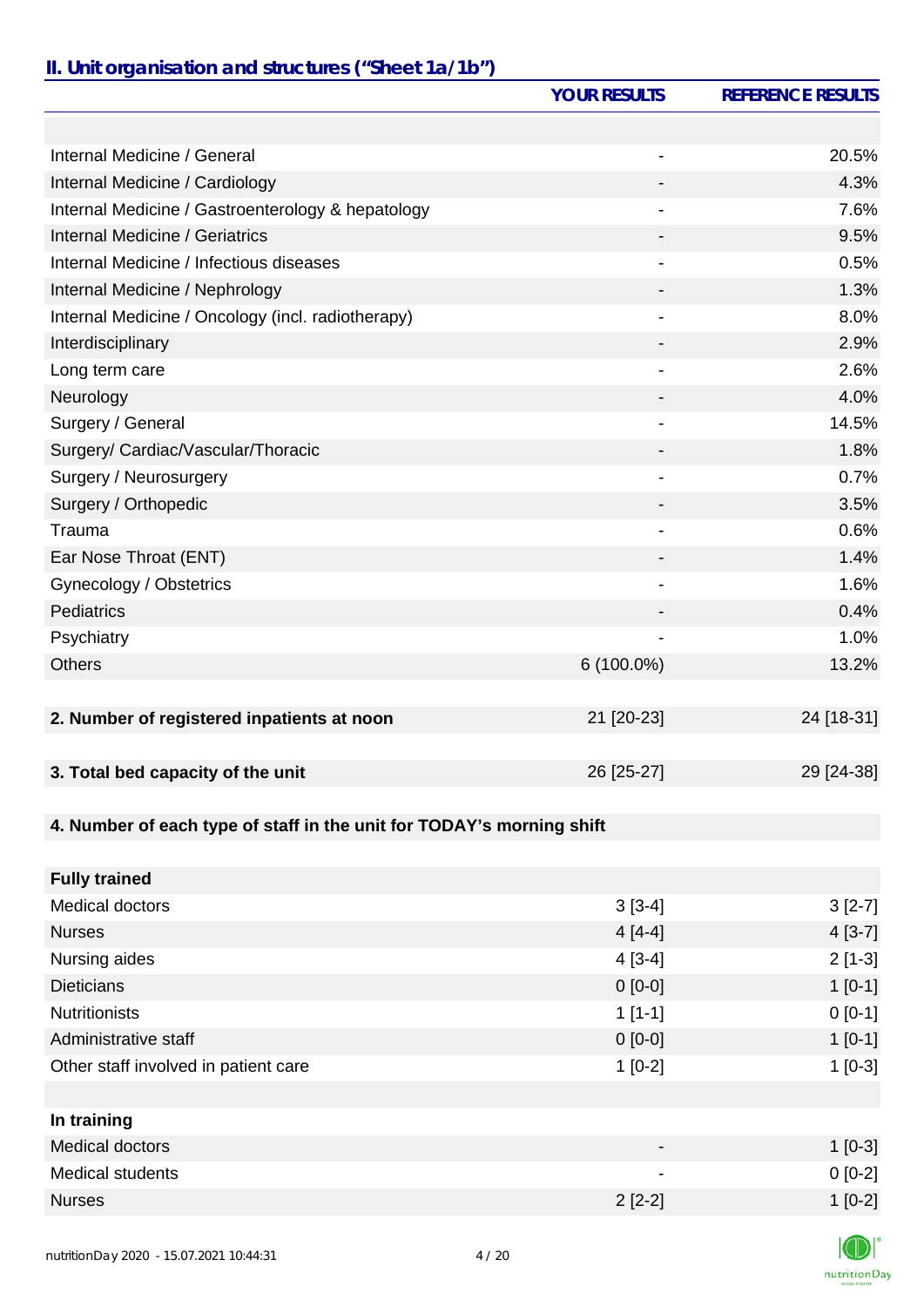| Nursing aides                                                                                       |                | $0[0-1]$         |
|-----------------------------------------------------------------------------------------------------|----------------|------------------|
| <b>Dieticians</b>                                                                                   |                | $0[0-0]$         |
| <b>Nutritionists</b>                                                                                |                | $0[0-0]$         |
| Other staff involved in patient care                                                                |                | $0 [0-0]$        |
| 5. Is there a nutrition support team in your hospital<br>available?                                 | 6 (100%) Yes   | 936 (81.4%) Yes  |
| 6. Does the unit have a nutrition care strategy?                                                    | 3 (50.0%) Yes  | 890 (77.4%) Yes  |
| 7. Is there a person in your unit responsible for<br>nutrition care?                                | 2 (33.3%) Yes  | 831 (72.3%) Yes  |
| 8. Is there a dietician, nutritionist or dietetic assistant<br>available for your unit?             | 6 (100%) Yes   | 1155 (90.1%) Yes |
| 9. Is specific staff responsible for providing feeding<br>assistance to patients during meal times? | 5 (83.3%) Yes  | 662 (57.6%) Yes  |
| 10. How do you MAINLY screen/monitor patients for<br>malnutrition?                                  |                |                  |
|                                                                                                     |                |                  |
| At admission<br>No routine screening                                                                | $\overline{a}$ | 101 (7.5%) Yes   |
| No fixed criteria                                                                                   |                | 13 (0.97%) Yes   |
| Experience / visual assessment only                                                                 |                | 85 (6.3%) Yes    |
| Weighing / BMI only                                                                                 | 1 (16.7%) Yes  | 193 (14.3%) Yes  |
| <b>Nutritional Risk Screening (NRS) 2002</b>                                                        |                | 455 (33.8%) Yes  |
| Malnutrition Universal Screening Tool (MUST)                                                        | 5 (83.3%) Yes  | 86 (6.4%) Yes    |
| Malnutrition Screening tool (MST)                                                                   |                | 94 (7.0%) Yes    |
| <b>SNAQ</b>                                                                                         |                | 27 (2.0%) Yes    |
| Other formal tool                                                                                   |                | 218 (16.2%) Yes  |
| I do not know                                                                                       |                | 10 (0.74%) Yes   |
| Missing                                                                                             |                | 64 (4.8%)        |
|                                                                                                     |                |                  |
| <b>During hospital stay</b>                                                                         |                |                  |
| No routine monitoring                                                                               |                | 120 (8.9%) Yes   |
| No fixed criteria                                                                                   | 1 (16.7%) Yes  | 101 (7.5%) Yes   |
| Experience / visual assessment only                                                                 |                | 212 (15.8%) Yes  |
| Weighing / BMI only                                                                                 | 5 (83.3%) Yes  | 438 (32.5%) Yes  |
| Other formal tool                                                                                   |                | 378 (28.1%) Yes  |
| I do not know                                                                                       |                | 33 (2.5%) Yes    |
| Missing                                                                                             |                | 64 (4.8%)        |
|                                                                                                     |                |                  |
| 11a. Do you routinely use guidelines or standards for<br>nutrition care?                            | 6 (100%) Yes   | 954 (85.2%) Yes  |

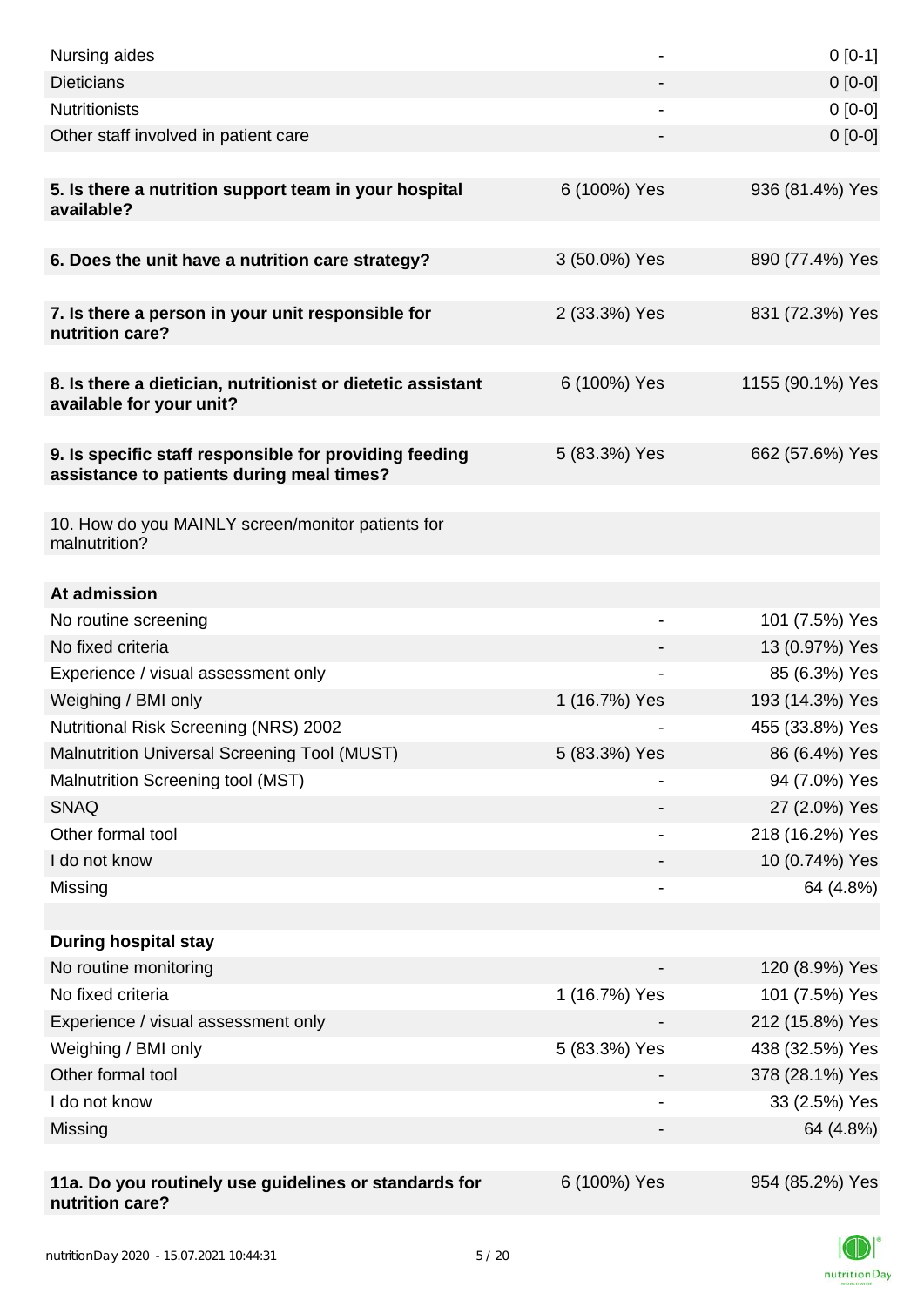| 11b. If yes, which one is mainly used?  |               |                 |
|-----------------------------------------|---------------|-----------------|
| International guidelines                |               | 266 (27.9%) Yes |
| National guidelines                     | 2 (33.3%) Yes | 148 (15.5%) Yes |
| Standards on hospital level             | 4 (66.7%) Yes | 355 (37.2%) Yes |
| Standards on unit level                 |               | 58 (6.1%) Yes   |
| Individual patient nutrition care plans |               | 111 (11.6%) Yes |
| Other                                   |               | 8 (0.84%) Yes   |
| Missing                                 |               | $8(0.84\%)$     |
|                                         |               |                 |

# **12. What is routinely done in your unit for given patient groups?**

| At risk                                                    |               |                 |
|------------------------------------------------------------|---------------|-----------------|
| Watchful waiting                                           |               | 355 (26.4%) Yes |
| Discuss nutrition care activities during ward rounds       | 3 (50.0%) Yes | 572 (42.5%) Yes |
| Develop an individual nutrition care plan                  | 2 (33.3%) Yes | 675 (50.1%) Yes |
| Initiate treatment / nutrition intervention                | 3 (50.0%) Yes | 739 (54.9%) Yes |
| Consult a nutrition expert (dietician, nutritionist, etc.) | 2 (33.3%) Yes | 739 (54.9%) Yes |
| Consult a medical professional                             |               | 472 (35.1%) Yes |
| Calculate energy requirements                              | 1 (16.7%) Yes | 593 (44.1%) Yes |
| Calculate protein requirements                             | 1 (16.7%) Yes | 574 (42.6%) Yes |
|                                                            |               |                 |
| <b>Malnourished</b>                                        |               |                 |
| Watchful waiting                                           |               | 252 (18.7%) Yes |
| Discuss nutrition care activities during ward rounds       | 2 (33.3%) Yes | 614 (45.6%) Yes |
| Develop an individual nutrition care plan                  | 6 (100%) Yes  | 739 (54.9%) Yes |
| Initiate treatment / nutrition intervention                | 5 (83.3%) Yes | 797 (59.2%) Yes |
| Consult a nutrition expert (dietician, nutritionist, etc.) | 6 (100%) Yes  | 729 (54.2%) Yes |
| Consult a medical professional                             | 3 (50.0%) Yes | 540 (40.1%) Yes |
| Calculate energy requirements                              | 3 (50.0%) Yes | 686 (51.0%) Yes |
| Calculate protein requirements                             | 3 (50.0%) Yes | 670 (49.8%) Yes |
|                                                            |               |                 |
| <b>Every patient</b>                                       |               |                 |
| Watchful waiting                                           | 6 (100%) Yes  | 668 (49.6%) Yes |
| Discuss nutrition care activities during ward rounds       | 1 (16.7%) Yes | 331 (24.6%) Yes |
| Develop an individual nutrition care plan                  |               | 220 (16.3%) Yes |
| Initiate treatment / nutrition intervention                |               | 173 (12.9%) Yes |
| Consult a nutrition expert (dietician, nutritionist, etc.) |               | 256 (19.0%) Yes |
| Consult a medical professional                             |               | 267 (19.8%) Yes |
| Calculate energy requirements                              |               | 166 (12.3%) Yes |
| Calculate protein requirements                             |               | 148 (11.0%) Yes |
|                                                            |               |                 |

### **Never**

Watchful waiting  $95 (7.1\%)$  Yes

K nutritionDay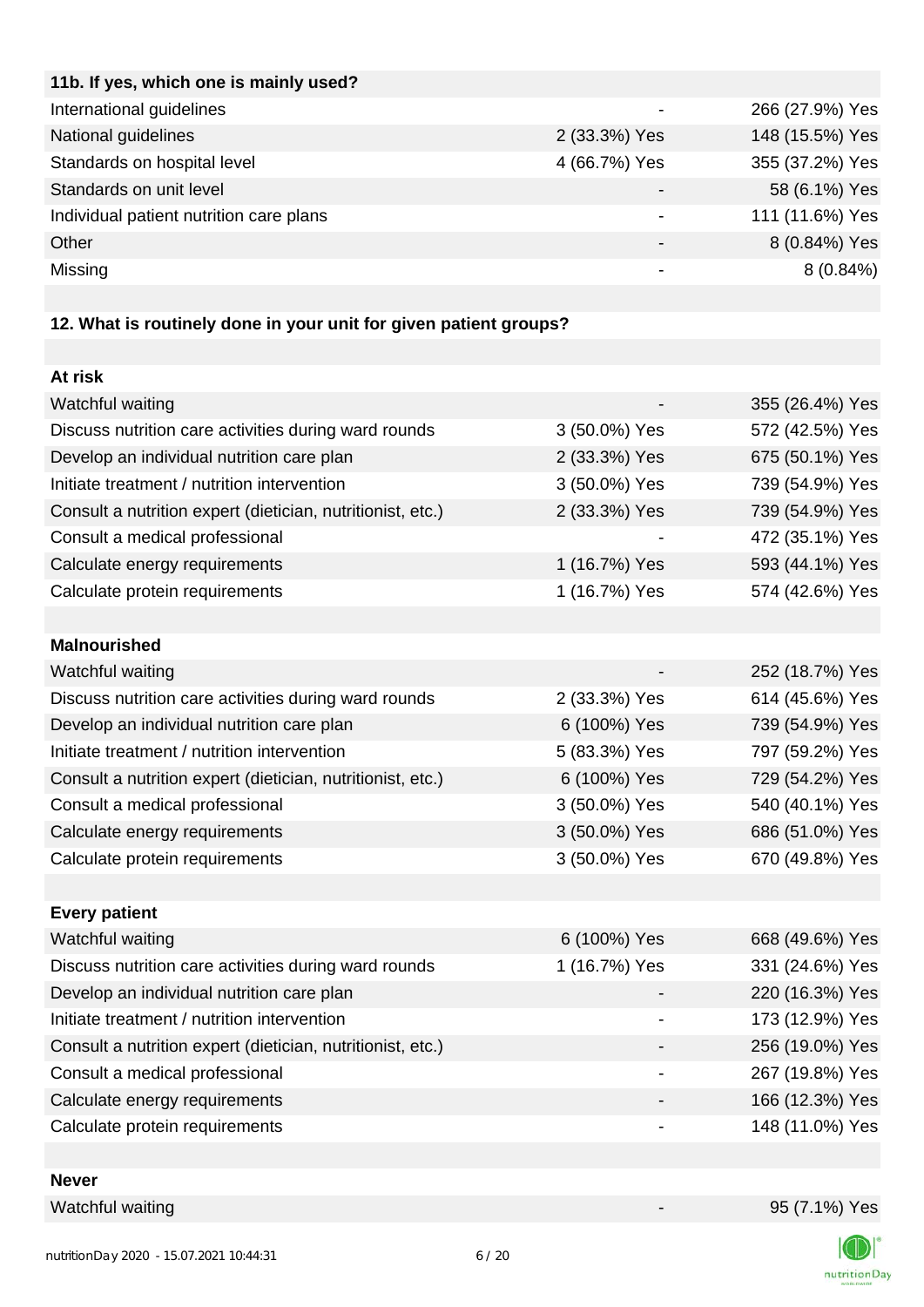| Discuss nutrition care activities during ward rounds               | 1 (16.7%) Yes            | 58 (4.3%) Yes    |
|--------------------------------------------------------------------|--------------------------|------------------|
| Develop an individual nutrition care plan                          |                          | 40 (3.0%) Yes    |
| Initiate treatment / nutrition intervention                        | -                        | 22 (1.6%) Yes    |
| Consult a nutrition expert (dietician, nutritionist, etc.)         | $\overline{\phantom{a}}$ | 20 (1.5%) Yes    |
| Consult a medical professional                                     | 3 (50.0%) Yes            | 124 (9.2%) Yes   |
| Calculate energy requirements                                      | 3 (50.0%) Yes            | 120 (8.9%) Yes   |
| Calculate protein requirements                                     | 3 (50.0%) Yes            | 139 (10.3%) Yes  |
|                                                                    |                          |                  |
| I do not know                                                      |                          |                  |
| Watchful waiting                                                   |                          | 70 (5.2%) Yes    |
| Discuss nutrition care activities during ward rounds               | -                        | 49 (3.6%) Yes    |
| Develop an individual nutrition care plan                          |                          | 43 (3.2%) Yes    |
| Initiate treatment / nutrition intervention                        |                          | 37 (2.7%) Yes    |
| Consult a nutrition expert (dietician, nutritionist, etc.)         |                          | 39 (2.9%) Yes    |
| Consult a medical professional                                     |                          | 96 (7.1%) Yes    |
| Calculate energy requirements                                      |                          | 68 (5.1%) Yes    |
| Calculate protein requirements                                     |                          | 75 (5.6%) Yes    |
|                                                                    |                          |                  |
| 13. When do you routinely weigh your patients?                     |                          |                  |
| at admission                                                       | 6 (100%) Yes             | 878 (65.2%) Yes  |
| Within 24 hours                                                    |                          | 203 (15.1%) Yes  |
| Within 48 hours                                                    |                          | 74 (5.5%) Yes    |
| Within 72 hours                                                    |                          | 32 (2.4%) Yes    |
| Every week                                                         | 3 (50.0%) Yes            | 631 (46.9%) Yes  |
| Occasionally                                                       |                          | 153 (11.4%) Yes  |
| When requested                                                     | 3 (50.0%) Yes            | 707 (52.5%) Yes  |
| At discharge                                                       | 1 (16.7%) Yes            | 65 (4.8%) Yes    |
| <b>Never</b>                                                       |                          | 12 (0.89%) Yes   |
| I do not know                                                      |                          | 8 (0.59%) Yes    |
| No answer given                                                    |                          | 64 (4.8%)        |
|                                                                    |                          |                  |
| 14. What do you do to support adequate food intake of patients?    |                          |                  |
| Offer additional meals or in between snacks                        | 6 (100%) Yes             | 1043 (77.5%) Yes |
| Offer meal choices                                                 | 6 (100%) Yes             | 989 (73.5%) Yes  |
| Offer different portion sizes                                      | 3 (50.0%) Yes            | 900 (66.9%) Yes  |
| Consider food presentation                                         | 4 (66.7%) Yes            | 460 (34.2%) Yes  |
| Change food texture/consistency as needed                          | 6 (100%) Yes             | 1106 (82.2%) Yes |
| Consider patient problems with eating and drinking                 | 6 (100%) Yes             | 1111 (82.5%) Yes |
| Ensure that mealtimes are undisturbed/protected<br>mealtime policy | 5 (83.3%) Yes            | 399 (29.6%) Yes  |
| Promote positive eating environment                                | 5 (83.3%) Yes            | 493 (36.6%) Yes  |
| Consider cultural/religious preferences                            | 5 (83.3%) Yes            | 999 (74.2%) Yes  |
| Consider patient allergies / intolerances                          | 6 (100%) Yes             | 1163 (86.4%) Yes |
| Other                                                              |                          | 101 (7.5%) Yes   |

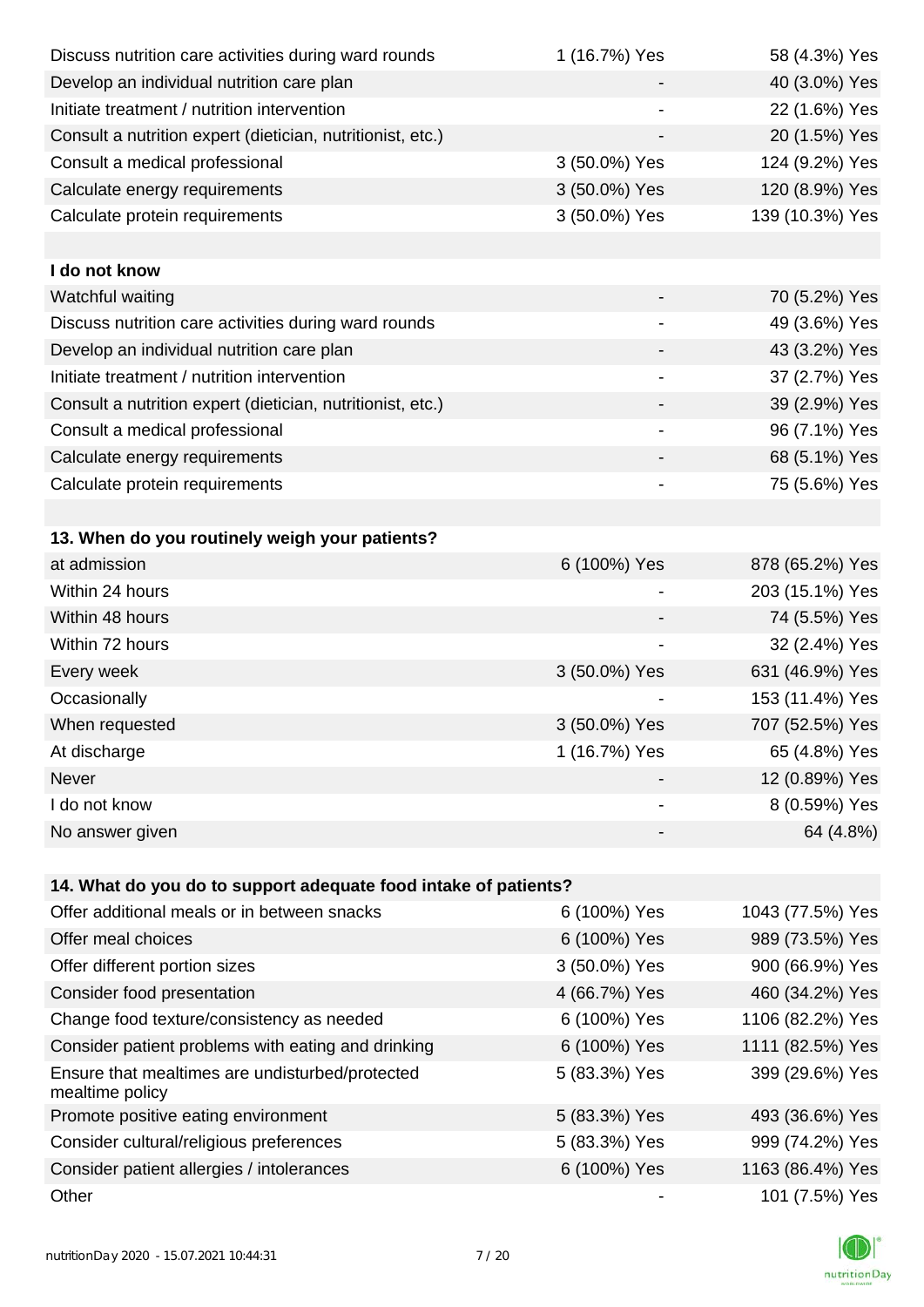| I do not know                                                                        |                          | 23 (1.7%) Yes   |
|--------------------------------------------------------------------------------------|--------------------------|-----------------|
| No answer given                                                                      |                          | 64 (4.8%)       |
|                                                                                      |                          |                 |
| 15. Which nutrition-related standards or routine activities exist in your unit?      |                          |                 |
| Nutrition training is available                                                      | 5 (83.3%) Yes            | 772 (57.4%) Yes |
| Reporting of nutrition related information to hospital<br>managers                   | 3 (50.0%) Yes            | 544 (40.4%) Yes |
| Quality indicators are recorded and reported to national<br>or regional level        | 2 (33.3%) Yes            | 422 (31.4%) Yes |
| Quality indicators are used for internal benchmarking                                | 2 (33.3%) Yes            | 494 (36.7%) Yes |
| Patient feedback about food and food service is collected<br>using a questionnaire   | 5 (83.3%) Yes            | 805 (59.8%) Yes |
| None                                                                                 |                          | 38 (2.8%) Yes   |
| I do not know                                                                        |                          | 59 (4.4%) Yes   |
| No answer given                                                                      |                          | 196 (14.6%)     |
|                                                                                      |                          |                 |
| 16. At admission what is asked and documented?                                       |                          |                 |
| Change in weight                                                                     | 6 (100%) Yes             | 985 (73.2%) Yes |
| Eating habits/difficulties                                                           | 6 (100%) Yes             | 932 (69.2%) Yes |
| Nutrition before admission                                                           | 6 (100%) Yes             | 746 (55.4%) Yes |
| None                                                                                 |                          | 20 (1.5%) Yes   |
| I do not know                                                                        |                          | 39 (2.9%) Yes   |
| No answer given                                                                      |                          | 196 (14.6%)     |
|                                                                                      |                          |                 |
|                                                                                      |                          |                 |
| 17. On what forms is there a specific part about eating, nutrition or malnutrition?  |                          |                 |
|                                                                                      |                          |                 |
| a. Patient Record has a section for                                                  |                          |                 |
| indicating if the patient is malnourished or at risk of<br>malnutrition              | 5 (83.3%) Yes            | 965 (71.7%) Yes |
| nutrition treatment                                                                  | 6 (100%) Yes             | 759 (56.4%) Yes |
| None                                                                                 |                          | 53 (3.9%) Yes   |
| I do not know                                                                        | $\overline{\phantom{a}}$ | 40 (3.0%) Yes   |
|                                                                                      |                          |                 |
| b. Discharge Letter                                                                  |                          |                 |
| summarizes nutrition treatment received during stay                                  | 3 (50.0%) Yes            | 573 (42.6%) Yes |
| makes future nutrition-related recommendations                                       | 5 (83.3%) Yes            | 775 (57.6%) Yes |
| None                                                                                 |                          | 112 (8.3%) Yes  |
| I do not know                                                                        |                          | 136 (10.1%) Yes |
|                                                                                      |                          |                 |
| 18. Do you provide brochures about malnutrition to<br>at risk/malnourished patients? | 3 (50.0%) Yes            | 475 (44.9%) Yes |
|                                                                                      |                          |                 |
| 19. Who filled in this sheet?                                                        |                          |                 |
| Head staff                                                                           |                          | 369 (27.4%) Yes |
| Dietician                                                                            |                          | 641 (47.6%) Yes |
| <b>Nurse</b>                                                                         | 1 (16.7%) Yes            | 339 (25.2%) Yes |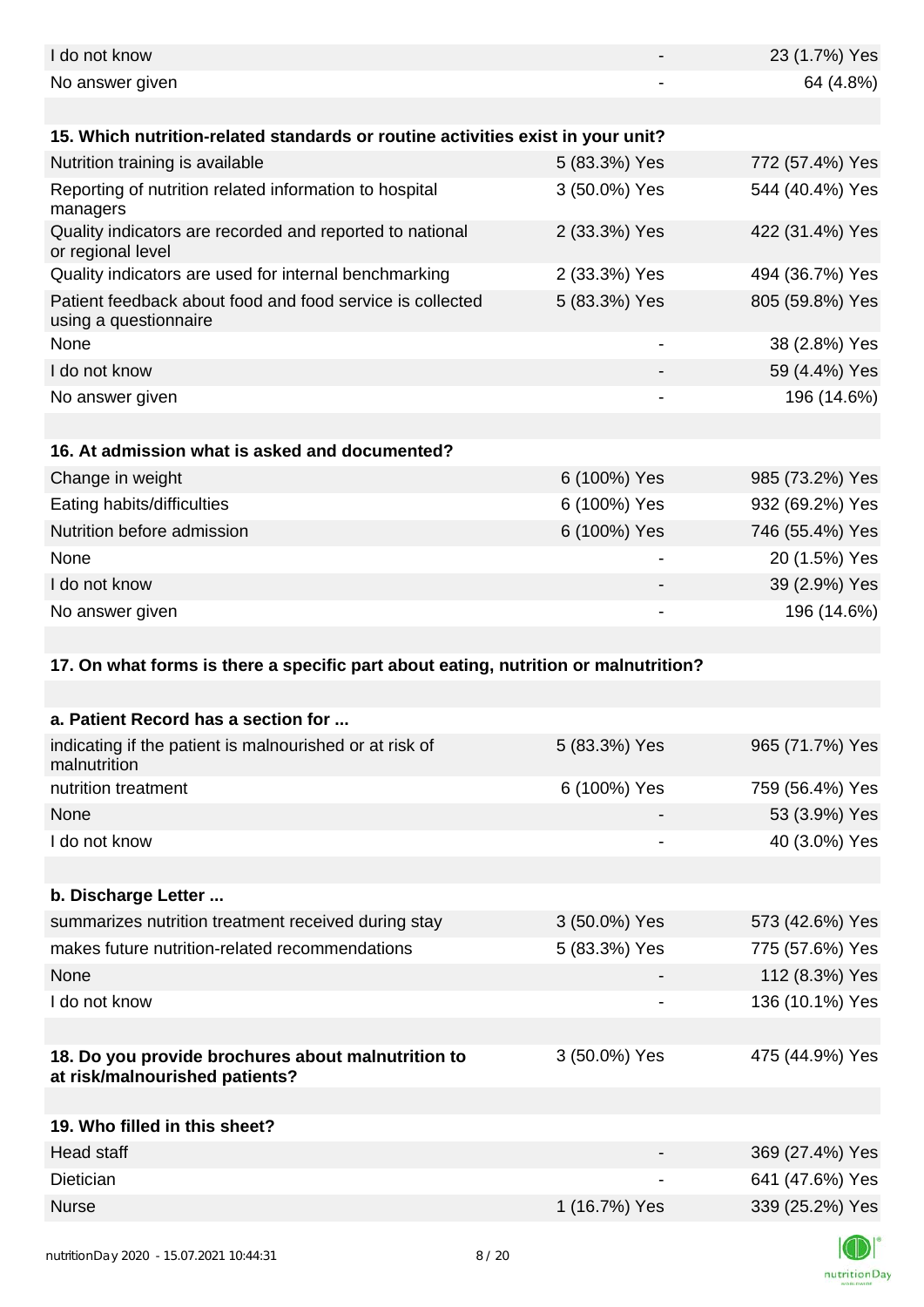| Physician            | 5 (83.3%) Yes            | 140 (10.4%) Yes |
|----------------------|--------------------------|-----------------|
| Administrative staff |                          | 22 (1.6%) Yes   |
| Other                | $\overline{\phantom{0}}$ | 87 (6.5%) Yes   |
| None                 | $\overline{\phantom{0}}$ |                 |
| I do not know        | $\overline{\phantom{0}}$ | 16 (1.2%) Yes   |

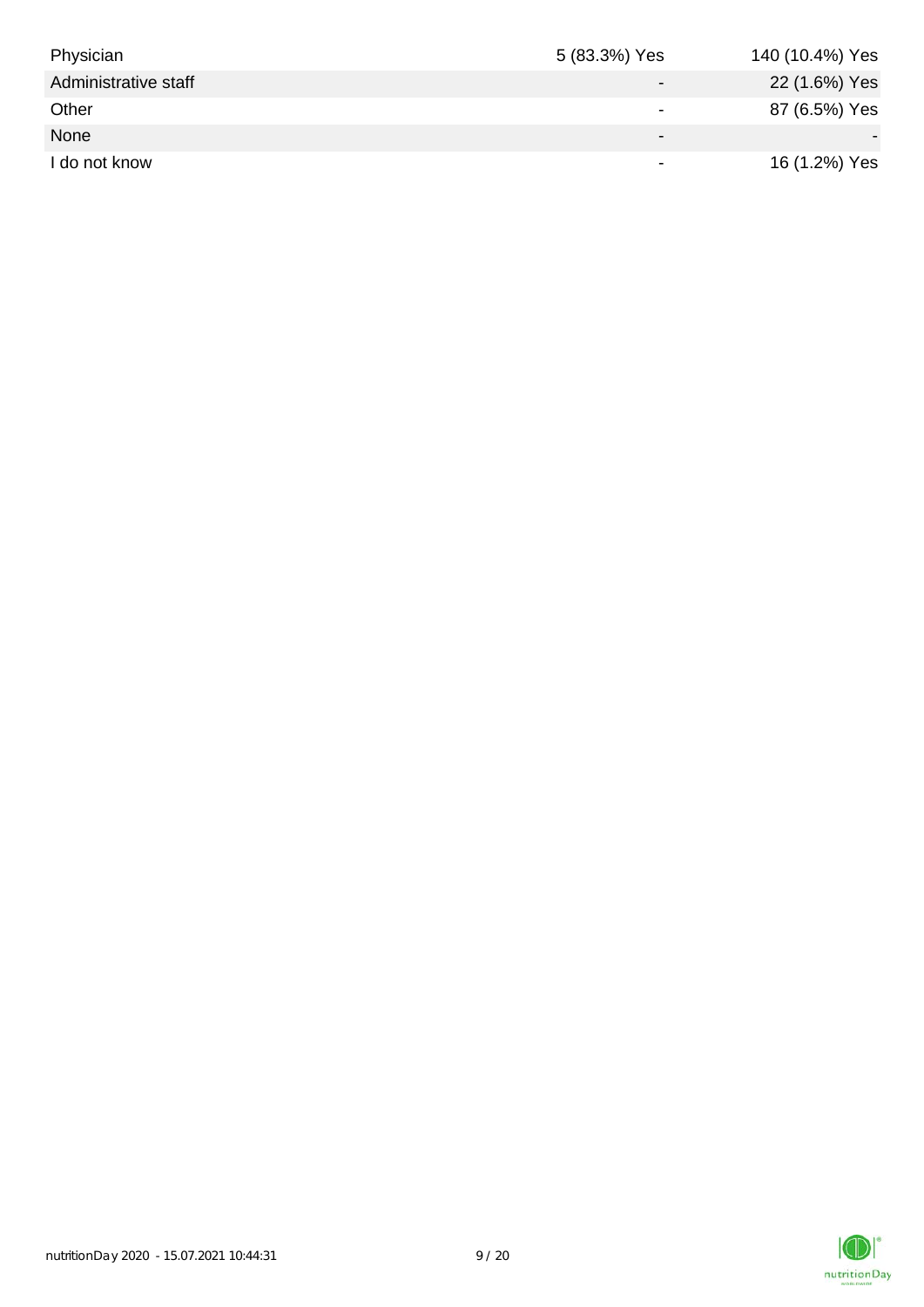|                                                                                         | <b>YOUR RESULTS</b>      | <b>REFERENCE RESULTS</b> |
|-----------------------------------------------------------------------------------------|--------------------------|--------------------------|
|                                                                                         |                          |                          |
| Total                                                                                   | 78                       | 24938                    |
| Age                                                                                     | 71 [59-80]               | 67 [52-79]               |
| Female                                                                                  | 35 (44.9%)               | 12350 (49.5%)            |
| Weight                                                                                  | 69.7±13.9                | 70.6±18.8                |
| Height                                                                                  | $169 + 8$                | $166 + 10$               |
| <b>BMI</b>                                                                              | $24.5 + 4.8$             | $25.6 + 5.9$             |
|                                                                                         |                          |                          |
| 1. This hospital admission was                                                          |                          |                          |
| planned                                                                                 | 67 (85.9%)               | 8897 (35.7%)             |
| an emergency                                                                            | 11 (14.1%)               | 14095 (56.5%)            |
| I do not know                                                                           |                          | 1946 (7.8%)              |
| No answer given                                                                         |                          |                          |
|                                                                                         |                          |                          |
| 2a. Diagnosis at admission                                                              |                          |                          |
| 0100 Infectious and parasitic diseases                                                  | 2(2.6%)                  | 2401 (9.6%)              |
| 0200 Neoplasms                                                                          | 3(3.8%)                  | 4540 (18.2%)             |
| 0300 Blood and bloodforming organs and the immune<br>mechanism                          | $4(5.1\%)$               | 1745 (7.0%)              |
| 0400 Endocrine, nutritional and metabolic diseases                                      | 12 (15.4%)               | 3135 (12.6%)             |
| 0500 Mental health                                                                      | 2(2.6%)                  | 1229 (4.9%)              |
| 0600 Nervous system                                                                     | 25 (32.1%)               | 2384 (9.6%)              |
| 0700 Eye and adnexa                                                                     | 1(1.3%)                  | 314 (1.3%)               |
| 0800 Ear and mastoid process                                                            |                          | 143 (0.57%)              |
| 0900 Circulatory system                                                                 | 20 (25.6%)               | 5456 (21.9%)             |
| 1000 Respiratory system                                                                 | 16 (20.5%)               | 3828 (15.4%)             |
| 1100 Digestive system                                                                   | $4(5.1\%)$               | 6160 (24.7%)             |
| 1200 Skin and subcutaneous tissue                                                       |                          | 1185 (4.8%)              |
| 1300 Musculoskeletal system and connective tissue                                       | 23 (29.5%)               | 4086 (16.4%)             |
| 1400 Genitourinary system                                                               |                          | 2781 (11.2%)             |
| 1500 Pregnancy, childbirth and the puerperium                                           |                          | 294 (1.2%)               |
| 1600 Conditions originating in the perinatal period                                     | 2(2.6%)                  | 55 (0.22%)               |
| 1700 Congenital/chromosomal abnormalities                                               |                          | 57 (0.23%)               |
| 1800 Symptoms, signs, abnormal clinical/lab findings                                    |                          | 1374 (5.5%)              |
| 1900 Injury, poisoning                                                                  | $7(9.0\%)$               | 699 (2.8%)               |
| 2000 External causes of morbidity and mortality (e.g.<br>transport accidents, assaults) | 1(1.3%)                  | 760 (3.0%)               |
| 2100 Factors influencing health status and contact with<br>health services              | $\overline{\phantom{a}}$ | 967 (3.9%)               |
| No answer given                                                                         |                          |                          |

## **3. Which conditions/comorbidities does this patient have?**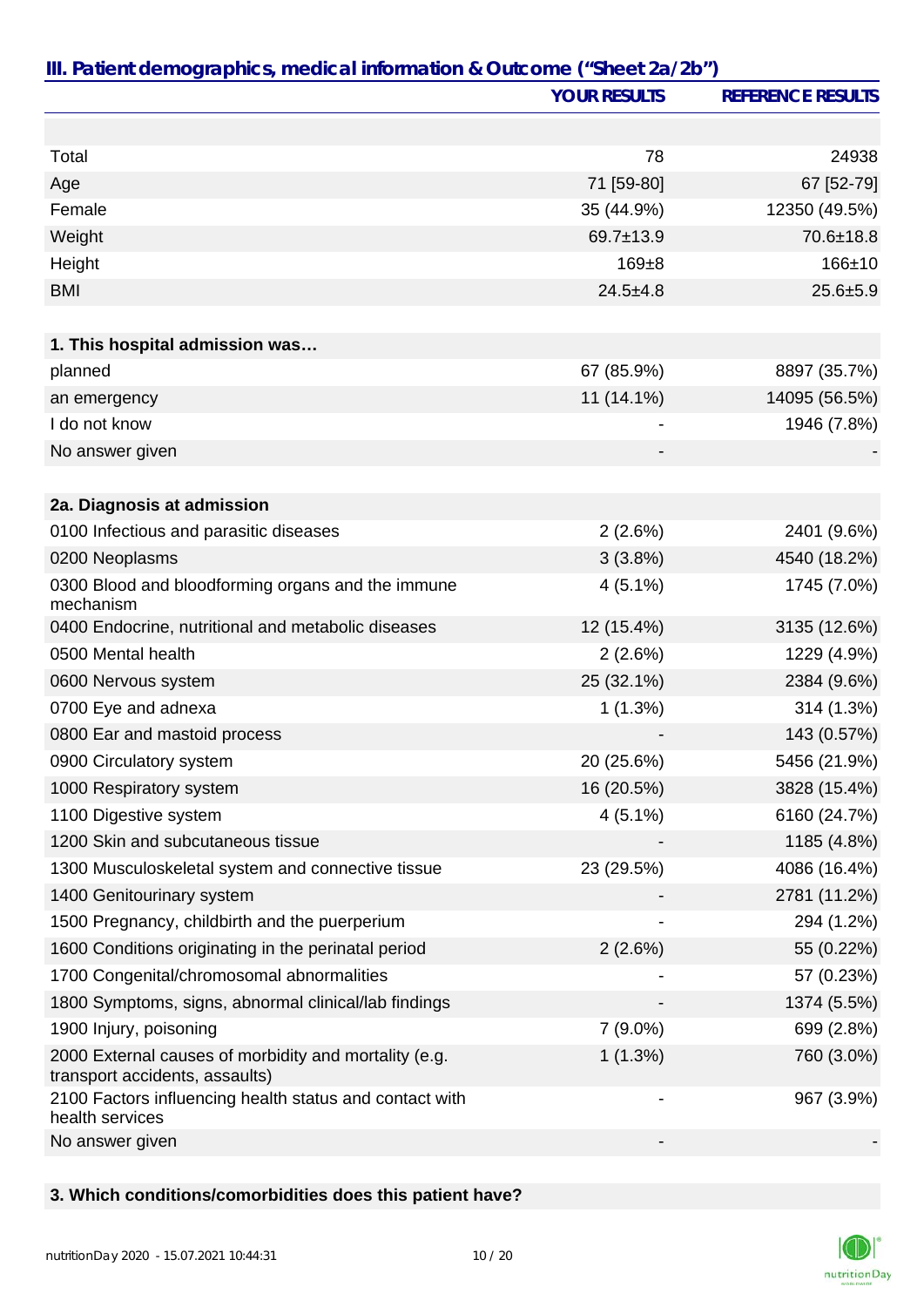| Cardiac insufficiency                                         | 23 (29.5%) | 4815 (20.0%)  |
|---------------------------------------------------------------|------------|---------------|
| Myocardial infarction                                         | 8 (10.3%)  | 1295 (5.4%)   |
| Chronic lung disease                                          | 21 (26.9%) | 3095 (12.9%)  |
| Cerebral vascular disease                                     | 18 (23.1%) | 2104 (8.8%)   |
| Peripheral vascular disease                                   | 13 (16.9%) | 2576 (10.7%)  |
| Chronic liver disease                                         | 10 (12.8%) | 1387 (5.8%)   |
| Chronic kidney disease                                        | 11 (14.5%) | 2780 (11.6%)  |
| <b>Diabetes</b>                                               | 13 (16.9%) | 5493 (22.8%)  |
| Cancer                                                        | 10 (13.0%) | 5291 (22.0%)  |
| Infection                                                     | 6(7.8%)    | 3401 (14.2%)  |
| Dementia                                                      | $1(1.3\%)$ | 1201 (5.0%)   |
| Major depressive disorder                                     | 6(7.8%)    | 1146 (4.8%)   |
| Other chronic mental disorder                                 | 10 (13.0%) | 1129 (4.7%)   |
| Other chronic disease                                         | 18 (23.1%) | 6182 (25.7%)  |
| None                                                          | 17 (21.8%) | 4918 (19.7%)  |
|                                                               |            |               |
| 4a. Previous operation during this hospital stay              |            |               |
| Yes, planned                                                  | 24 (30.8%) | 4588 (18.4%)  |
| Yes, acute                                                    | 22 (28.2%) | 1540 (6.2%)   |
| <b>No</b>                                                     | 32 (41.0%) | 15619 (62.6%) |
| I do not know                                                 |            | 235 (0.94%)   |
| Missing                                                       |            | 2956 (11.9%)  |
|                                                               |            |               |
| Days since operation                                          | 17 [10-27] | 4 [1-13]      |
|                                                               |            |               |
| 4b. Planned operation during this hospital stay               |            |               |
| Yes, today or tomorrow                                        | 1(1.3%)    | 1928 (7.7%)   |
| Yes, later                                                    | 1(1.3%)    | 1364 (5.5%)   |
| No                                                            | 72 (92.3%) | 17466 (70.0%) |
| I do not know                                                 |            | 777 (3.1%)    |
| Missing                                                       | $4(5.1\%)$ | 3403 (13.6%)  |
|                                                               |            |               |
| 5. Previous ICU admission during this hospital stay?<br>(Yes) | 21 (26.9%) | 2367 (10.6%)  |
|                                                               |            |               |
| 6. Is this patient terminally ill?                            |            | 1518 (6.1%)   |
| 7. Fluid status                                               |            |               |
| Normal                                                        | 72 (92.3%) | 19053 (76.4%) |
| Overloaded                                                    | $4(5.1\%)$ | 1296 (5.2%)   |
| Dehydrated                                                    | 2(2.6%)    | 1231 (4.9%)   |
| I do not know                                                 |            | 3358 (13.5%)  |
| Missing                                                       |            |               |

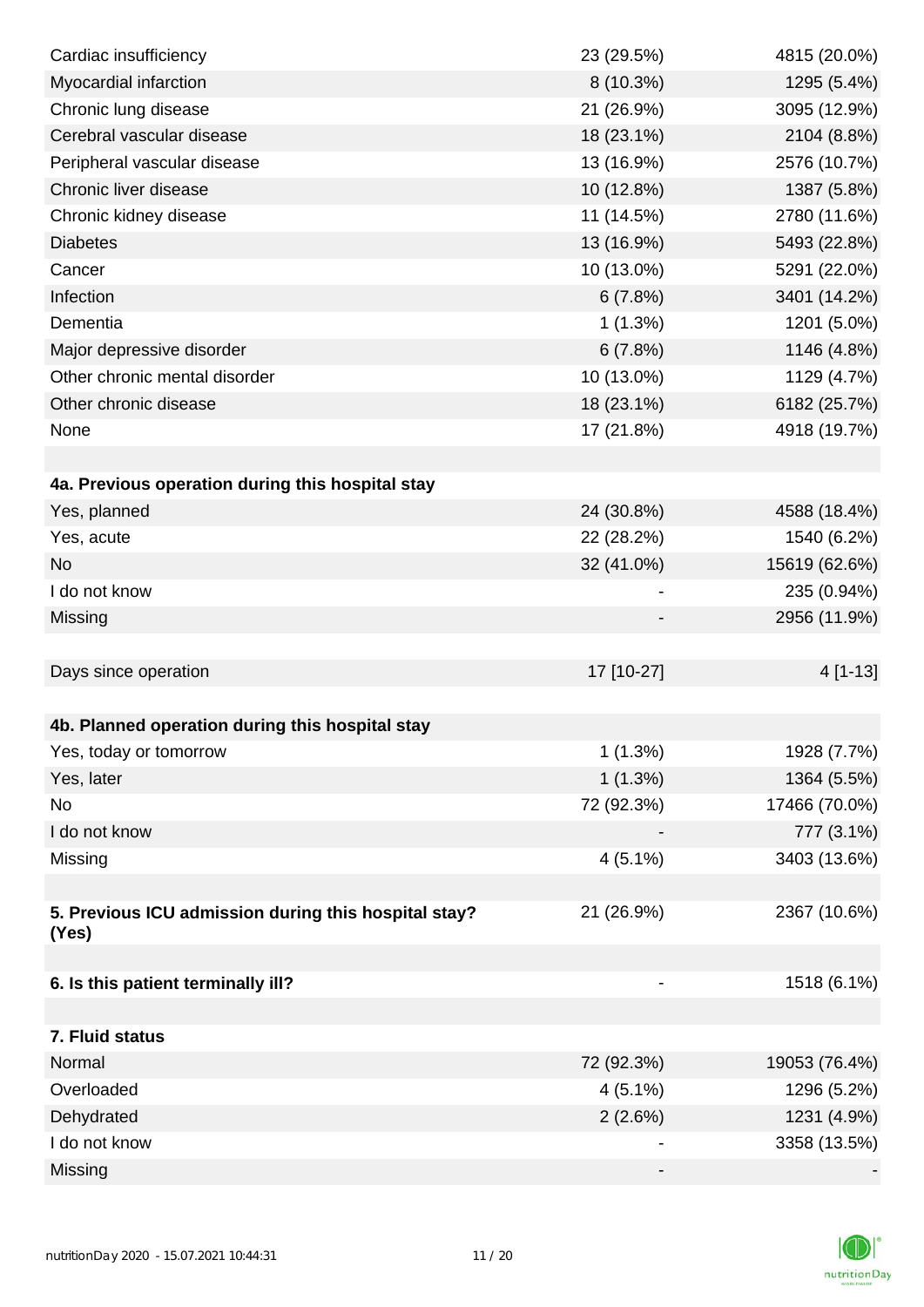| 8. Number of different medications planned                                               |                |               |
|------------------------------------------------------------------------------------------|----------------|---------------|
| Oral                                                                                     | 8 [6-10]       | $5[2-8]$      |
| Other                                                                                    | $1[1-2]$       | $2[1-4]$      |
|                                                                                          |                |               |
| 9. Was this patient identified as malnourished or at risk of malnutrition?               |                |               |
| Malnourished                                                                             | 9(11.5%)       | 3162 (12.7%)  |
| At risk                                                                                  | 18 (23.1%)     | 4616 (18.5%)  |
| <b>No</b>                                                                                | 51 (65.4%)     | 15318 (61.4%) |
| I do not know                                                                            |                | 1842 (7.4%)   |
| Missing                                                                                  |                |               |
|                                                                                          |                |               |
| 10. IV Fluids                                                                            |                |               |
| Electrolyte solution (NaCl, Ringers lactate, etc)                                        | 3(3.8%)        | 8176 (32.8%)  |
| 5% Glucose solution                                                                      |                | 2128 (8.5%)   |
|                                                                                          |                |               |
| 11. Number of ONS drinks planned                                                         | $0[0-1]$       | $0[0-0]$      |
|                                                                                          |                |               |
| 12. Nutrition intake                                                                     |                |               |
| Regular hospital food                                                                    | 74 (94.9%)     | 15131 (60.7%) |
| Fortified/enriched hospital food                                                         | 6(7.7%)        | 3290 (13.2%)  |
| Protein/energy supplement (e.g. ONS drinks)                                              | 20 (25.6%)     | 4070 (16.3%)  |
| <b>Enteral nutrition</b>                                                                 | 1(1.3%)        | 1106 (4.4%)   |
| Parenteral nutrition                                                                     |                | 1022 (4.1%)   |
| Special diet                                                                             | 6(7.7%)        | 7501 (30.1%)  |
| None                                                                                     | 2(2.6%)        | 982 (3.9%)    |
|                                                                                          |                |               |
| 13a. All lines and Tubes                                                                 |                |               |
| <b>Central Venous</b>                                                                    | 2(2.6%)        | 2136 (9.6%)   |
| Peripheral venous access                                                                 | 18 (23.1%)     | 11129 (49.9%) |
| Nasogastric                                                                              | $\overline{a}$ | 528 (2.4%)    |
| Nasojejunal                                                                              |                | 115 (0.52%)   |
| Nasoduadenal                                                                             | $\overline{a}$ | 82 (0.37%)    |
| Enterostoma                                                                              |                | 100 (0.45%)   |
| Percutaneous endoscopy/surgical gastrostomy                                              |                | 216 (0.97%)   |
| Percutaneous endoscopy/surgical jejunostomy                                              |                | 91 (0.41%)    |
| None                                                                                     | 59 (75.6%)     | 11685 (46.9%) |
|                                                                                          |                |               |
| 13b. Were there complications with nutrition related lines<br>and tubes since admission? |                |               |
| Yes, previously                                                                          |                | 352 (1.4%)    |
| Yes, ongoing                                                                             | 1(1.3%)        | 210 (0.84%)   |
| <b>No</b>                                                                                | 72 (92.3%)     | 18650 (74.8%) |
| I do not know                                                                            | 1(1.3%)        | 2030 (8.1%)   |
| Missing                                                                                  | $4(5.1\%)$     | 3696 (14.8%)  |

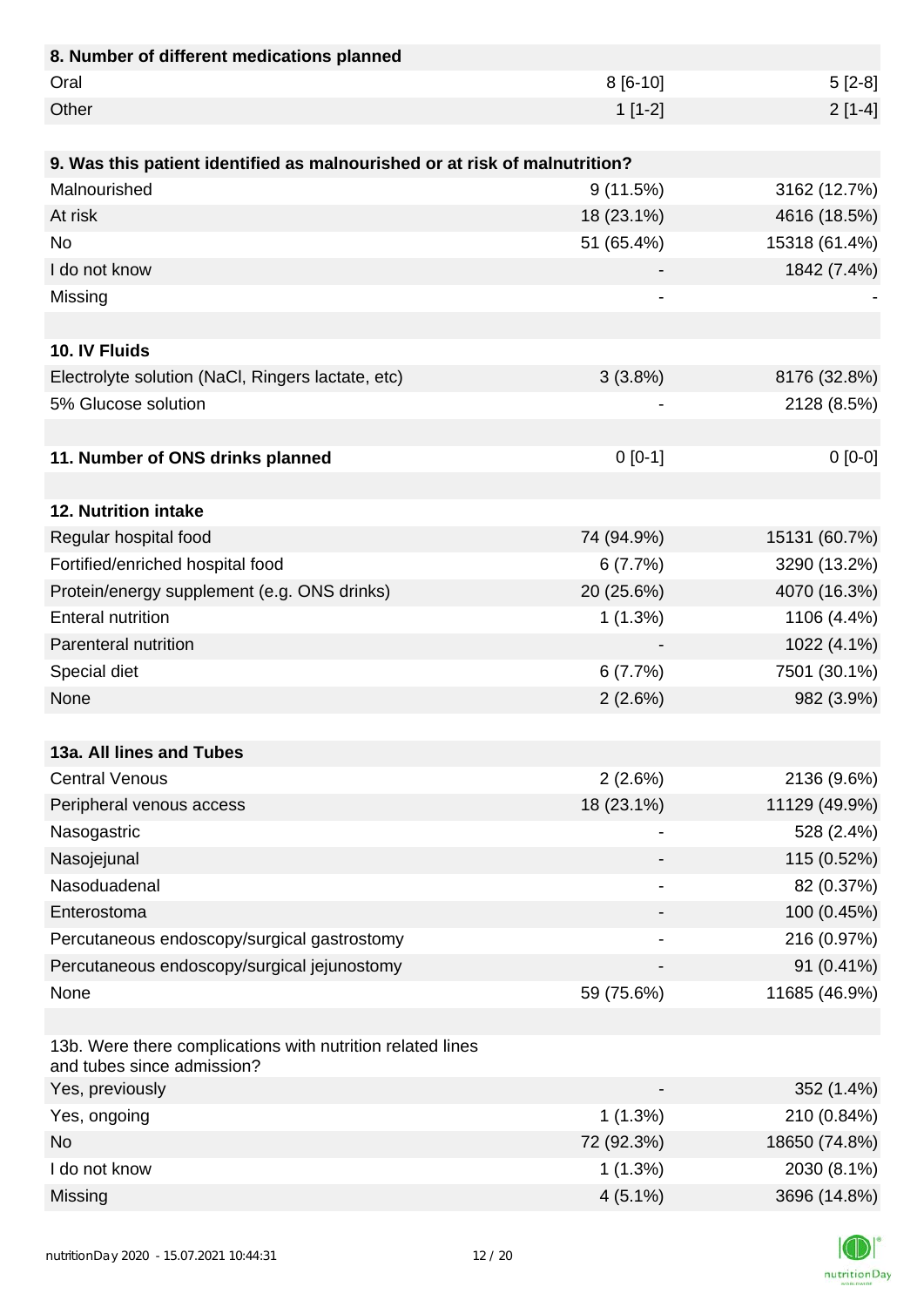| 14. Please indicate if any of the following was done for this patient since admission |            |               |
|---------------------------------------------------------------------------------------|------------|---------------|
| Energy requirements were determined                                                   | 13 (16.7%) | 8591 (38.5%)  |
| Protein requirements were determined                                                  | 11 (14.1%) | 7723 (34.6%)  |
| Food/Nutrition intake was recorded in the patient record                              | 16 (20.5%) | 9521 (42.7%)  |
| Nutrition treatment plan was developed                                                | 14 (17.9%) | 8177 (36.6%)  |
| Nutrition expert was consulted                                                        | 12 (15.4%) | 8667 (38.8%)  |
| Malnutrition status is recorded in the patient record                                 | 20 (25.6%) | 7448 (33.4%)  |
| None                                                                                  |            |               |
|                                                                                       |            |               |
| 15a. Energy goal                                                                      |            |               |
| < 500 kcal                                                                            |            | 783 (3.1%)    |
| 500-999 kcal                                                                          |            | 194 (0.78%)   |
| 1000-1499 kcal                                                                        | 2(2.6%)    | 1956 (7.8%)   |
| 1500-1999 kcal                                                                        | 66 (84.6%) | 7632 (30.6%)  |
| >=2000 kcal                                                                           | 2(2.6%)    | 2380 (9.5%)   |
| Not determined                                                                        | 8 (10.3%)  | 7419 (29.7%)  |
| I do not know                                                                         |            | 1959 (7.9%)   |
| Missing                                                                               |            | 2615 (10.5%)  |
|                                                                                       |            |               |
| 15b. Energy intake                                                                    |            |               |
| $< 500$ kcal                                                                          |            | 1316 (5.3%)   |
| 500-999 kcal                                                                          |            | 938 (3.8%)    |
| 1000-1499 kcal                                                                        | 2(2.6%)    | 2996 (12.0%)  |
| 1500-1999 kcal                                                                        | 63 (80.8%) | 5568 (22.3%)  |
| >=2000 kcal                                                                           | 1(1.3%)    | 1218 (4.9%)   |
| Not determined                                                                        | 11 (14.1%) | 7394 (29.6%)  |
| I do not know                                                                         | $1(1.3\%)$ | 2893 (11.6%)  |
| Missing                                                                               |            | 2615 (10.5%)  |
|                                                                                       |            |               |
| 16. Since admission, this patient's health status has                                 |            |               |
| Improved                                                                              | 68 (87.2%) | 11443 (45.9%) |
| Deteriorated                                                                          | 1(1.3%)    | 1219 (4.9%)   |
| Remained the same                                                                     | $4(5.1\%)$ | 6079 (24.4%)  |
| This patient has just been admitted                                                   | 5(6.4%)    | 1466 (5.9%)   |
| I do not know                                                                         |            | 2116 (8.5%)   |
| Missing                                                                               |            | 2615 (10.5%)  |
|                                                                                       |            |               |
| Length of hospital stay (days)                                                        | 29 [19-44] | 12 [6-23]     |
|                                                                                       |            |               |
| <b>Outcome Code</b>                                                                   |            |               |
| 1= Still in the hospital                                                              | 11 (14.1%) | 2515 (10.1%)  |
| 2= Transferred to another hospital                                                    | 5(6.4%)    | 534 (2.1%)    |
| 3= Transferred to long term care                                                      |            | 1049 (4.2%)   |
|                                                                                       |            |               |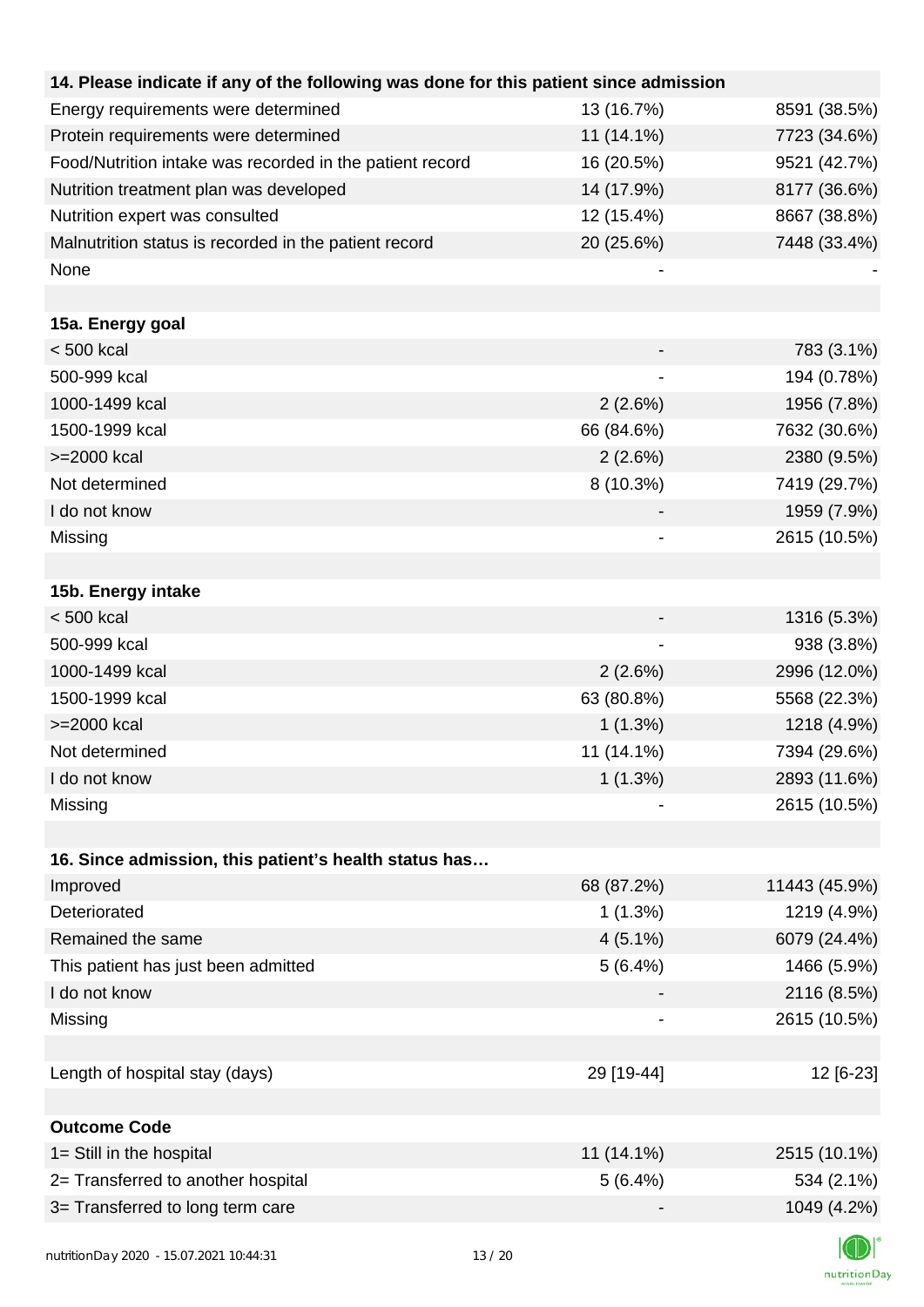| 4= Rehabilitation                    |                          | 871 (3.5%)    |
|--------------------------------------|--------------------------|---------------|
| 5= Discharged home                   | 62 (79.5%)               | 18594 (74.6%) |
| $6 = \text{Death}$                   |                          | 785 (3.1%)    |
| $7 =$ Others                         |                          | 410 (1.6%)    |
| Missing                              | $\overline{\phantom{0}}$ | 180 (0.72%)   |
|                                      |                          |               |
| Readmitted since ND                  |                          |               |
| $1 = No$                             | 62 (92.5%)               | 16760 (76.8%) |
| 2= Yes, same hospital planned        | -                        | 1458 (6.7%)   |
| 3= Yes, same hospital unplanned      |                          | 1363 (6.2%)   |
| 4= Yes, different hospital planned   | $\blacksquare$           | 114 (0.52%)   |
| 5= Yes, different hospital unplanned |                          | 114 (0.52%)   |
| 6= Unknown                           | 1(1.5%)                  | 481 (2.2%)    |
| <b>Missing</b>                       | $4(6.0\%)$               | 1471 (6.7%)   |

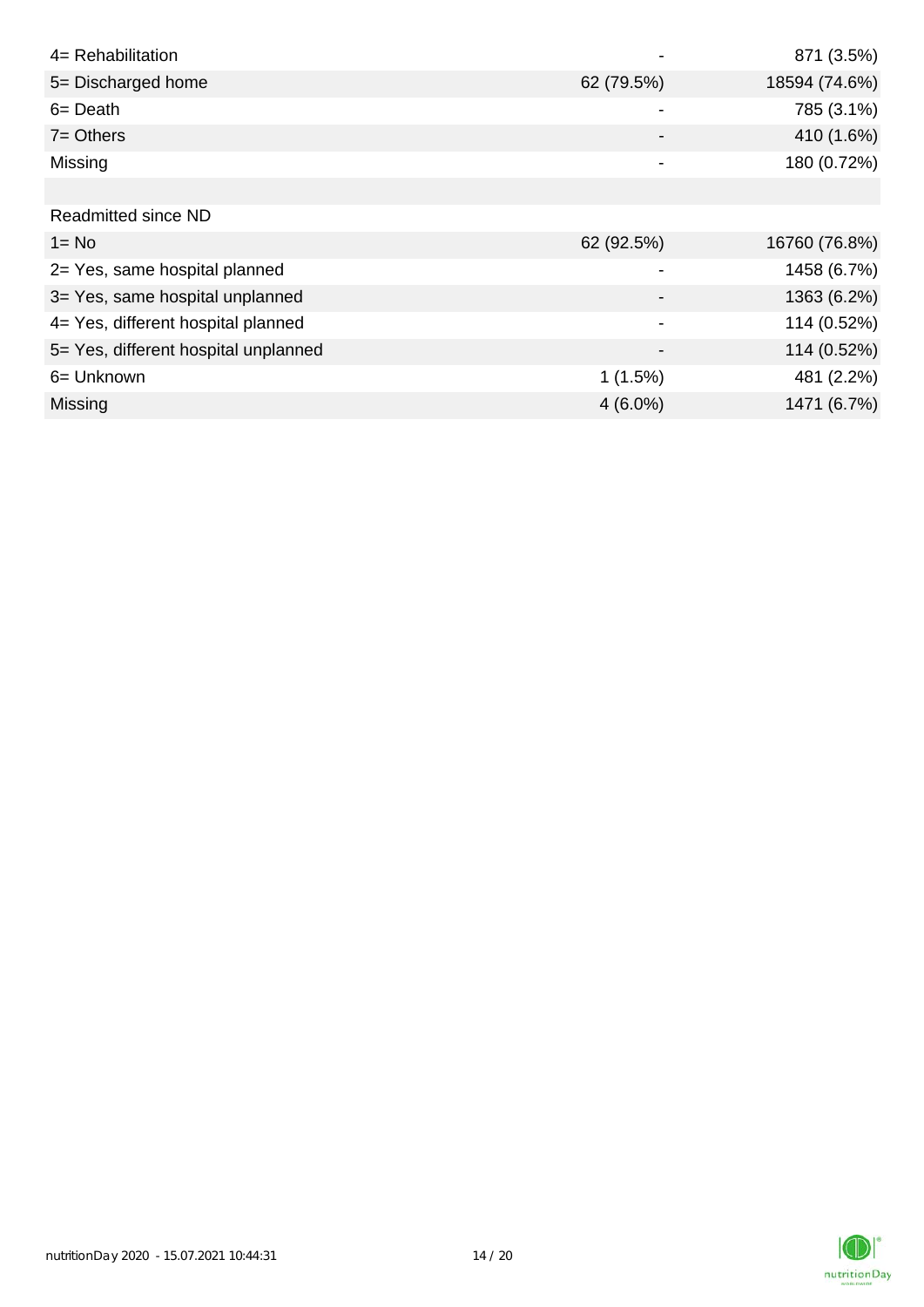| IV. Patient's perspective: Medical history, nutrition status & intake today ("Sheet 3a/3b") |                     |                          |
|---------------------------------------------------------------------------------------------|---------------------|--------------------------|
|                                                                                             | <b>YOUR RESULTS</b> | <b>REFERENCE RESULTS</b> |
|                                                                                             |                     |                          |
| 1. What are your typical dietary habits?                                                    |                     |                          |
| No special dietary habits                                                                   | 64 (82.1%)          | 15402 (63.5%)            |
| I am vegetarian                                                                             | 1(1.3%)             | 445 (1.8%)               |
| I adhee to a vegan diet                                                                     |                     | 160 (0.66%)              |
| I eat gluten-free diet                                                                      | 1(1.3%)             | 204 (0.84%)              |
| I avoid added sugars                                                                        | $7(9.0\%)$          | 3626 (14.9%)             |
| I avoid carbohydrates                                                                       | 3(3.8%)             | 1383 (5.7%)              |
| I eat a low fat-diet                                                                        | 1(1.3%)             | 2463 (10.2%)             |
| I am lactose intolerant                                                                     |                     | 809 (3.3%)               |
| Other special diet due to intolerances/allergies                                            | 2(2.6%)             | 416 (1.7%)               |
| Other                                                                                       | 3(3.8%)             | 1608 (6.6%)              |
| No answer given                                                                             | 1(1.3%)             | 2801 (11.5%)             |
|                                                                                             |                     |                          |
| 2. Where did you live before your current hospital admission?                               |                     |                          |
| At home                                                                                     | 32 (41.0%)          | 19123 (78.8%)            |
| In a nursing home or other live-in facility                                                 | 1(1.3%)             | 762 (3.1%)               |
| I was transferred from another hospital                                                     | 44 (56.4%)          | 1370 (5.6%)              |
| Other                                                                                       |                     | 330 (1.4%)               |
| Missing                                                                                     | 1(1.3%)             | 2674 (11.0%)             |
|                                                                                             |                     |                          |
| 3. In general, are you able to walk?                                                        |                     |                          |
| Yes                                                                                         | 38 (48.7%)          | 13831 (57.0%)            |
| Yes, with someone's help                                                                    | $4(5.1\%)$          | 2252 (9.3%)              |
| Yes, independently using a cane, walker, or crutches                                        | 20 (25.6%)          | 3228 (13.3%)             |
| No, I have a wheelchair                                                                     | 14 (17.9%)          | 852 (3.5%)               |
| No, I am bedridden                                                                          | 1(1.3%)             | 1317 (5.4%)              |
| Missing                                                                                     | 1(1.3%)             | 2779 (11.5%)             |
|                                                                                             |                     |                          |
| 4. In general, how would you say your health is?                                            |                     |                          |
| Very good                                                                                   | $7(9.0\%)$          | 1712 (7.1%)              |
| Good                                                                                        | 33 (42.3%)          | 7821 (32.2%)             |
| Fair                                                                                        | 22 (28.2%)          | 8148 (33.6%)             |
| Poor                                                                                        | 11 (14.1%)          | 3099 (12.8%)             |
| Very poor                                                                                   | $4(5.1\%)$          | 710 (2.9%)               |
| Missing                                                                                     | 1(1.3%)             | 2769 (11.4%)             |
|                                                                                             |                     |                          |
| 5. Over the last 12 months prior to your current hospital admission approximately           |                     |                          |
| how many times have you seen a doctor?                                                      | $2[0-4]$            | $5[2-10]$                |
| how many times have you been admitted to the                                                | $1[0-1]$            | $1[0-2]$                 |

| hospital (Emergency room, any ward)? |  |
|--------------------------------------|--|
|                                      |  |

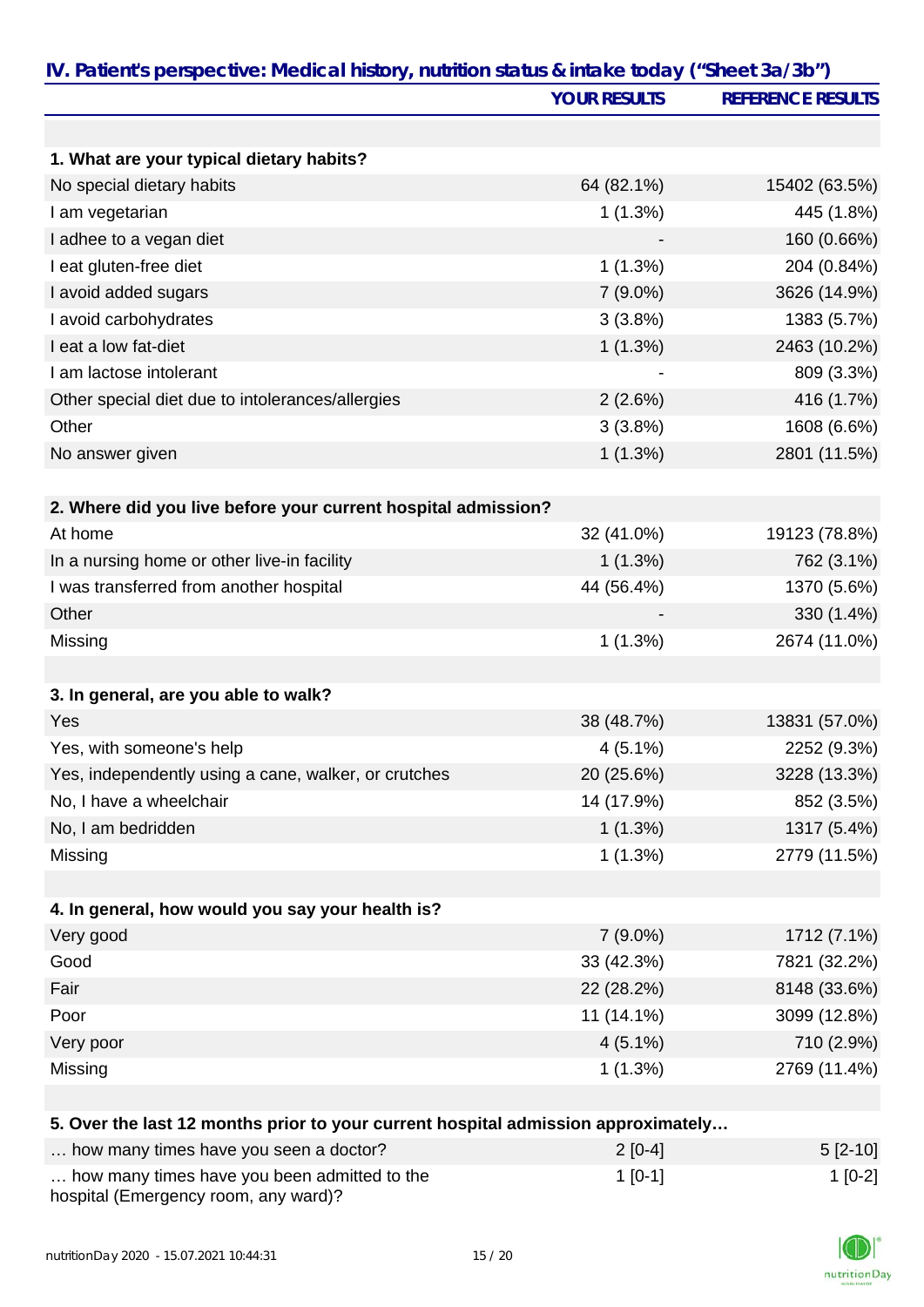... how many nights in total have you spent in hospital?  $7$  [0-13]  $6$  [0-16]

| 6. How many different medications do you take routinely each day (prior to hospitalisation)? |            |               |
|----------------------------------------------------------------------------------------------|------------|---------------|
| $1 - 2$                                                                                      | 9(11.5%)   | 4416 (18.2%)  |
| $3-5$                                                                                        | 27 (34.6%) | 5773 (23.8%)  |
| More than 5                                                                                  | 37 (47.4%) | 6835 (28.2%)  |
| None                                                                                         | 1(1.3%)    | 3630 (15.0%)  |
| I do not know                                                                                | $4(5.1\%)$ | 820 (3.4%)    |
| Missing                                                                                      |            | 2785 (11.5%)  |
|                                                                                              |            |               |
| 7. Do you have health insurance?                                                             |            |               |
| Yes, private insurance only                                                                  | 2(2.6%)    | 3823 (15.8%)  |
| Yes, public insurance only                                                                   | $7(9.0\%)$ | 11203 (46.2%) |
| Yes, both                                                                                    | 2(2.6%)    | 2662 (11.0%)  |
| None                                                                                         | 63 (80.8%) | 2485 (10.2%)  |
| I prefer not to answer                                                                       | 2(2.6%)    | 986 (4.1%)    |
| Missing                                                                                      | 2(2.6%)    | 3100 (12.8%)  |
|                                                                                              |            |               |
| 8. What was your weight 5 years ago?                                                         | 72 [66-80] | 72 [62-85]    |
| I do not know                                                                                | 11 (14.1%) | 5440 (22.4%)  |
|                                                                                              |            |               |
| 9a. Have you lost weight within the last 3 months?                                           |            |               |
| Yes, intentionally                                                                           | 3(3.8%)    | 2202 (9.1%)   |
| Yes, unintentionally                                                                         | 38 (48.7%) | 9411 (38.8%)  |
| No, my weight stayed the same                                                                | 23 (29.5%) | 7247 (29.9%)  |
| No, I gained weight                                                                          | 11 (14.1%) | 2760 (11.4%)  |
| I do not know                                                                                | 1(1.3%)    | 2195 (9.0%)   |
| Missing                                                                                      | 2(2.6%)    | 444 (1.8%)    |
|                                                                                              |            |               |
| 9b. If yes, how many kg did you lose?                                                        | $5[3-9]$   | $6[4-10]$     |
| I do not know                                                                                | 5(12.2%)   | 1851 (15.9%)  |
|                                                                                              |            |               |
| 10. Did you know about your hospitalisation two days                                         | 61 (82.4%) | 8227 (39.7%)  |
| before admission? (Yes)                                                                      |            |               |
|                                                                                              |            |               |
| 11. Please indicate if you                                                                   |            |               |
| were weighed at admission                                                                    | 74 (94.9%) | 12540 (58.3%) |
| were informed about your nutrition status                                                    | 40 (51.3%) | 7803 (36.5%)  |
| were informed about nutrition care options                                                   | 45 (58.4%) | 7174 (33.6%)  |
| received special nutrition care                                                              | 23 (29.5%) | 6955 (32.7%)  |
|                                                                                              |            |               |

| 12. How well have you eaten in the week before you were admitted to the hospital? |            |               |  |
|-----------------------------------------------------------------------------------|------------|---------------|--|
| More than normal                                                                  | $3(3.8\%)$ | 1099 (4.5%)   |  |
| Normal                                                                            | 54 (69.2%) | 14509 (60.0%) |  |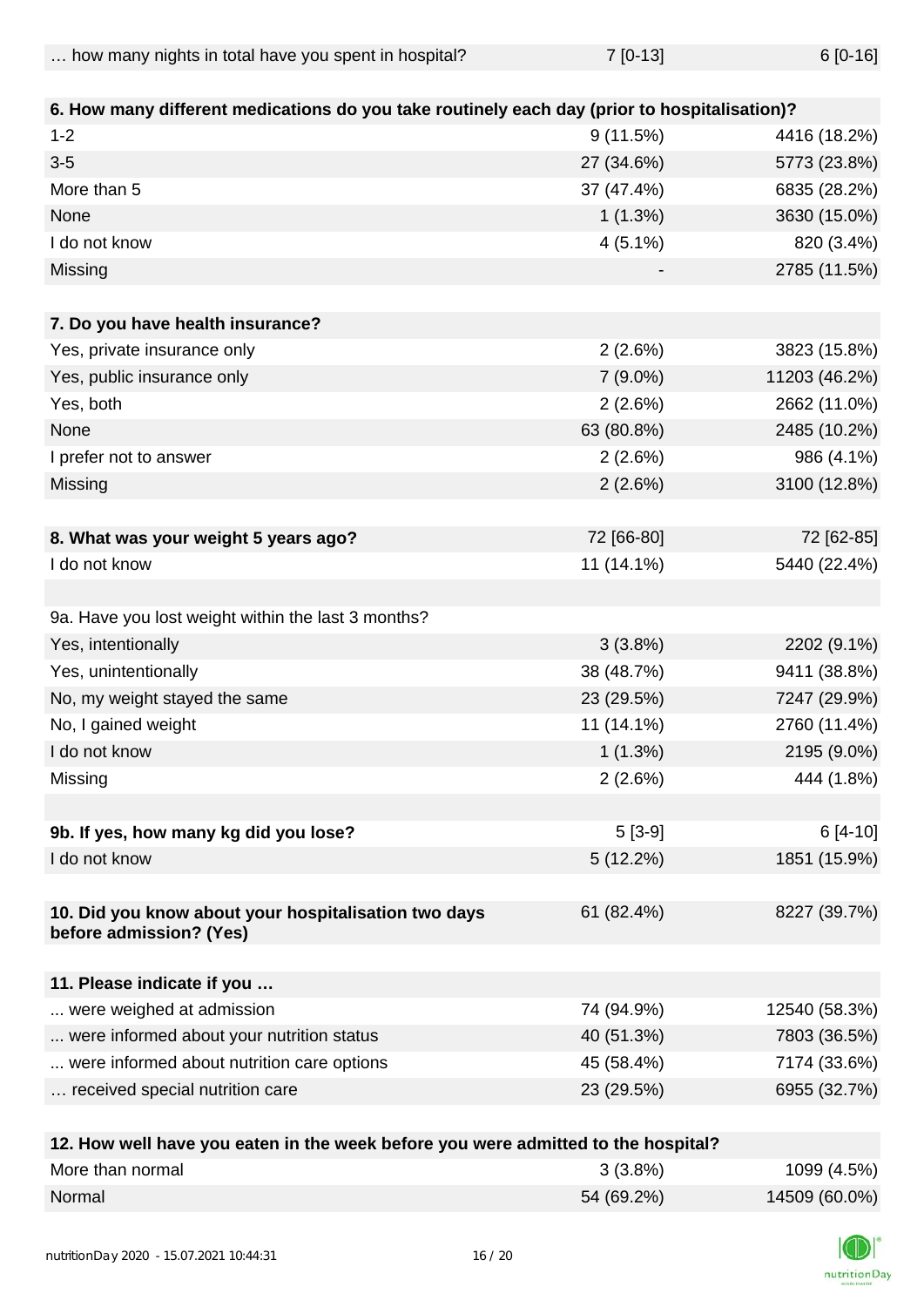| About 3/4 of normal                                                            | 10 (12.8%)                   | 2651 (11.0%)  |
|--------------------------------------------------------------------------------|------------------------------|---------------|
| About half of normal                                                           | 10 (12.8%)                   | 3062 (12.7%)  |
| About a quarter to nearly nothing                                              |                              | 2263 (9.4%)   |
| I do not know                                                                  | 1(1.3%)                      | 231 (0.96%)   |
| Missing                                                                        |                              | 362 (1.5%)    |
|                                                                                |                              |               |
| 13. In general, how satisfied are you with the food at the hospital?           |                              |               |
| Very satisfied                                                                 | 38 (48.7%)                   | 5394 (22.3%)  |
| Somewhat satisfied                                                             | 28 (35.9%)                   | 7204 (29.8%)  |
| <b>Neutral</b>                                                                 | $8(10.3\%)$                  | 4214 (17.4%)  |
| <b>Dissatisfied</b>                                                            | $4(5.1\%)$                   | 1854 (7.7%)   |
| Very dissatisfied                                                              |                              | 673 (2.8%)    |
| I do not know                                                                  | $\qquad \qquad \blacksquare$ | 1694 (7.0%)   |
| Missing                                                                        |                              | 3144 (13.0%)  |
|                                                                                |                              |               |
| 14. Did you get any help with eating TODAY?                                    |                              |               |
| Yes, from family or friends                                                    |                              | 2177 (9.0%)   |
| Yes, from hospital staff                                                       | $4(5.1\%)$                   | 1475 (6.1%)   |
| No                                                                             | 71 (91.0%)                   | 16830 (69.6%) |
| I do not know                                                                  |                              | 282 (1.2%)    |
| Missing                                                                        | 3(3.8%)                      | 3413 (14.1%)  |
|                                                                                |                              |               |
| 15. Were you able to eat without interruption TODAY?                           | 72 (92.3%)                   | 15256 (74.7%) |
| (Yes)                                                                          |                              |               |
|                                                                                |                              |               |
| 16a. Please indicate how much hospital food you ate for lunch or dinner TODAY: |                              |               |
| About all                                                                      | 58 (74.4%)                   | 11133 (46.0%) |
| 1/2                                                                            | 14 (17.9%)                   | 6143 (25.4%)  |
| 1/4                                                                            | 2(2.6%)                      | 3103 (12.8%)  |
| Nothing                                                                        |                              | 2802 (11.6%)  |
| Missing                                                                        | $4(5.1\%)$                   | 996 (4.1%)    |
|                                                                                |                              |               |
| 16b. The portion size of the meal I ordered TODAY was                          |                              |               |
| Standard                                                                       | 54 (69.2%)                   | 13732 (56.8%) |
| Smaller                                                                        | 1(1.3%)                      | 2093 (8.7%)   |
| Larger                                                                         | 19 (24.4%)                   | 1046 (4.3%)   |
| I do not know                                                                  | 1(1.3%)                      | 2302 (9.5%)   |
| Missing                                                                        | 3(3.8%)                      | 5004 (20.7%)  |
|                                                                                |                              |               |
| 17. If you did not eat everything of your meal, please tell us why:            |                              |               |
| I did not like the type of food offered                                        | 1(6.3%)                      | 1945 (16.1%)  |
| I did not like the smell/taste of the food                                     | 2(12.5%)                     | 1480 (12.3%)  |
| The food did not fit my cultural/religious preferences                         |                              | 127 (1.1%)    |
| The food was too hot                                                           |                              | 54 (0.45%)    |

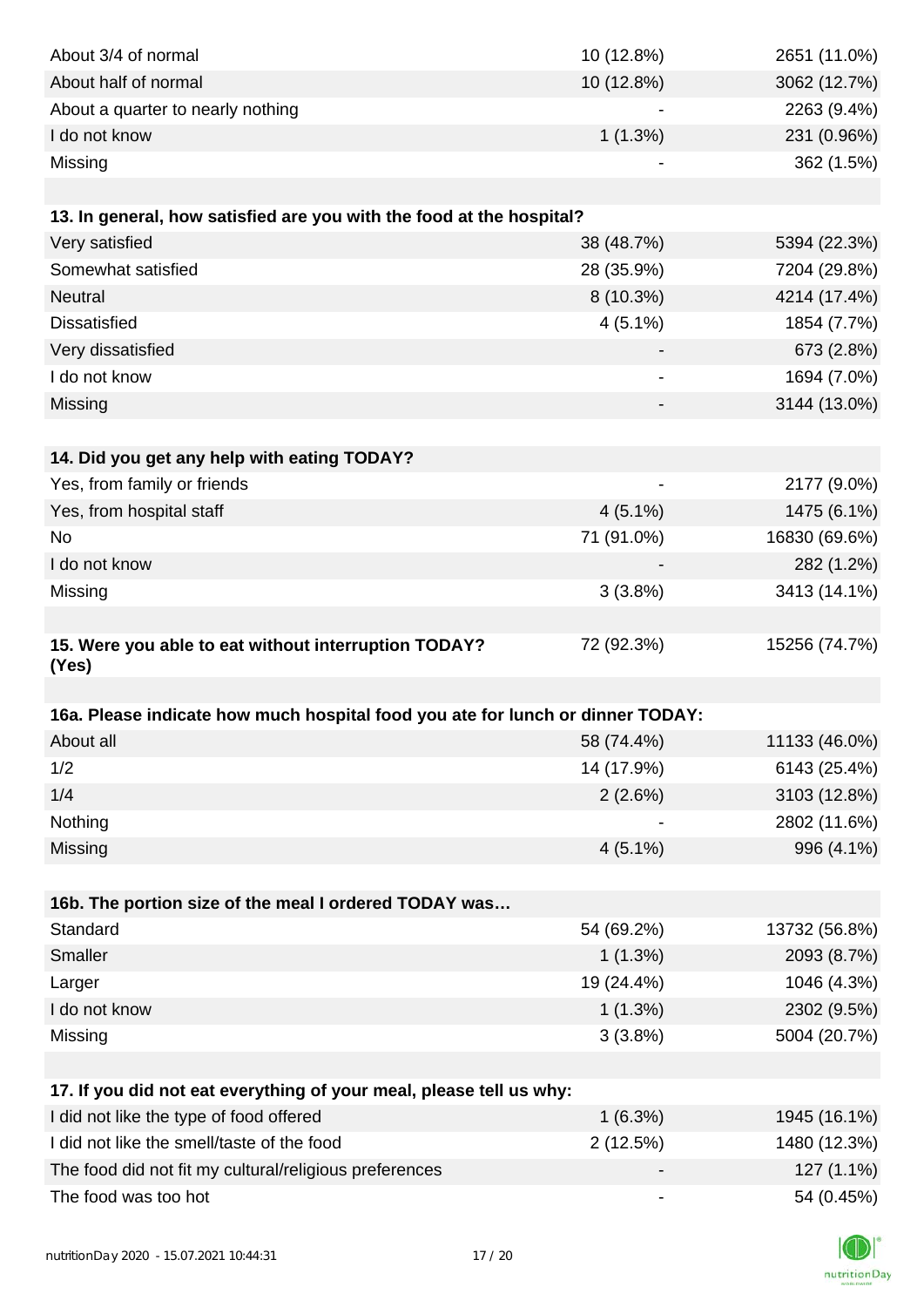|                          | 281 (2.3%)   |
|--------------------------|--------------|
| $\overline{\phantom{a}}$ | 105 (0.87%)  |
| 6(37.5%)                 | 1991 (16.5%) |
| 5(31.3%)                 | 3586 (29.8%) |
| $1(6.3\%)$               | 716 (5.9%)   |
| $8(50.0\%)$              | 1383 (11.5%) |
|                          | 984 (8.2%)   |
| 2(12.5%)                 | 740 (6.1%)   |
|                          | 191 (1.6%)   |
|                          | 1088 (9.0%)  |
|                          | 733 (6.1%)   |
| $\overline{\phantom{a}}$ | 124 (1.0%)   |
|                          | 1823 (15.1%) |
|                          |              |

| 18. Enter the number of glasses/cups of the drinks you consumed in the last 24 hours |                              |              |
|--------------------------------------------------------------------------------------|------------------------------|--------------|
| Water                                                                                | $1[1-1]$                     | $3[2-6]$     |
| Tea                                                                                  | $1[1-1]$                     | $1[0-3]$     |
| Coffee                                                                               | $1[1-1]$                     | $1[1-2]$     |
| <b>Milk</b>                                                                          | $1[1-1]$                     | $1[0-1]$     |
| Fruit juice                                                                          | $1[1-1]$                     | $1[0-2]$     |
| Soft drinks                                                                          |                              | $0[0-1]$     |
| Nutrition drink                                                                      | $1[1-1]$                     | $0[0-1]$     |
| Other                                                                                |                              | $0[0-1]$     |
|                                                                                      |                              |              |
| 19a. Did you eat any food apart from hospital food<br><b>TODAY?</b>                  | 13 (16.9%)                   | 5831 (29.2%) |
|                                                                                      |                              |              |
| 19b. If yes, what did you eat?                                                       |                              |              |
| Sweet snacks                                                                         | 12 (92.3%)                   | 1820 (31.2%) |
| Salty snacks                                                                         | $2(15.4\%)$                  | 645 (11.1%)  |
| Homemade food                                                                        |                              | 896 (15.4%)  |
| Fruits                                                                               | $2(15.4\%)$                  | 2357 (40.4%) |
| Dairy products                                                                       | $\overline{\phantom{a}}$     | 686 (11.8%)  |
| Food delivered/restaurant                                                            |                              | 272 (4.7%)   |
| Sandwich                                                                             | $\overline{\phantom{a}}$     | 347 (6.0%)   |
| Other                                                                                | $\qquad \qquad \blacksquare$ | 795 (13.6%)  |
|                                                                                      |                              |              |

| 20. How has your food intake changed since your hospital admission? |            |              |  |
|---------------------------------------------------------------------|------------|--------------|--|
| Increased                                                           | 20 (25.6%) | 3329 (13.8%) |  |
| Decreased                                                           | 23 (29.5%) | 6808 (28.2%) |  |
| Stayed the same                                                     | 34 (43.6%) | 9055 (37.5%) |  |
| I do not know                                                       | $1(1.3\%)$ | 1479 (6.1%)  |  |
| Missing                                                             |            | 3506 (14.5%) |  |

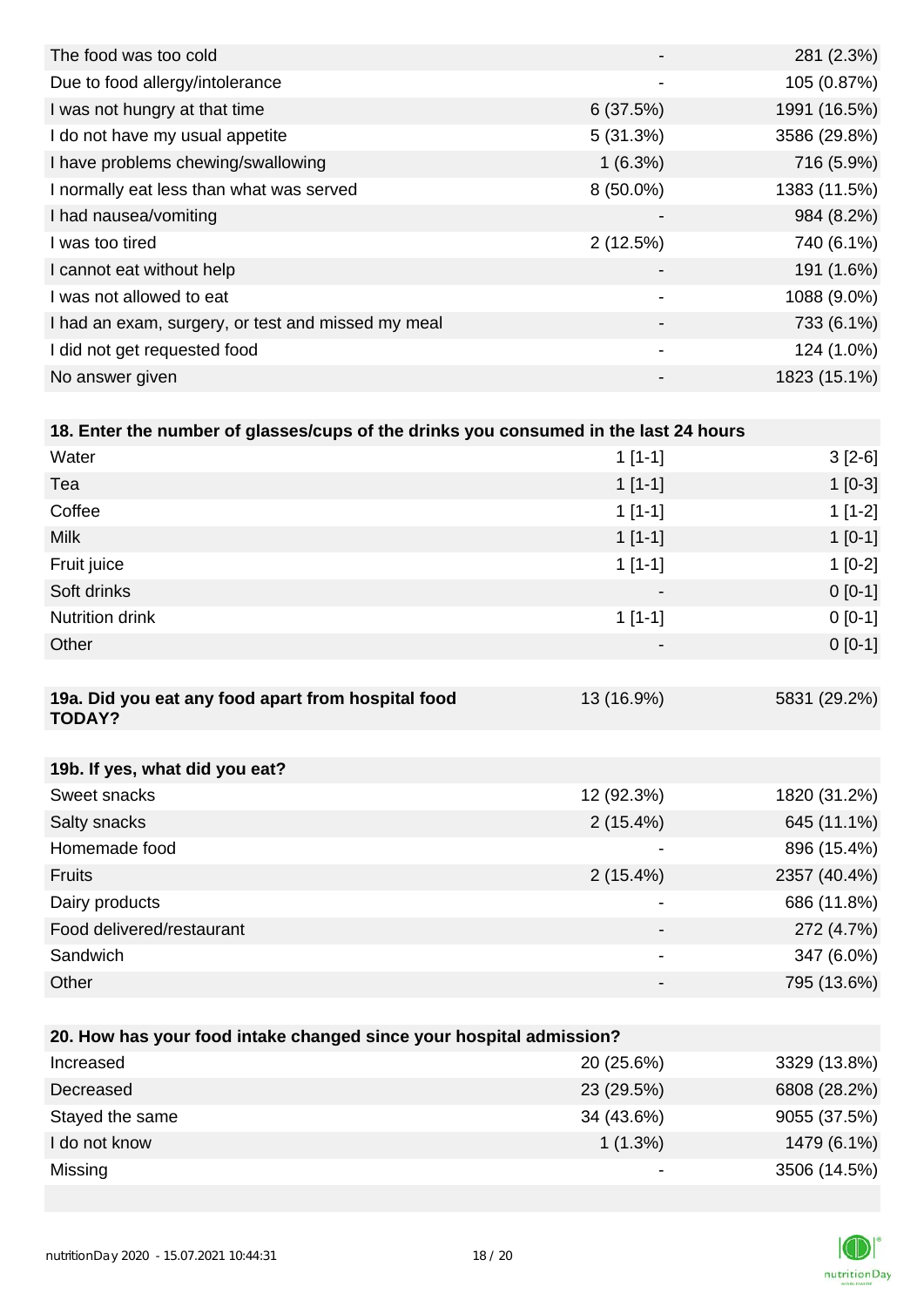| 21. TODAY I feel                                     |            |               |
|------------------------------------------------------|------------|---------------|
| Stronger than at admission                           | 54 (69.2%) | 10558 (43.7%) |
| Weaker than at admission                             | $4(5.1\%)$ | 4610 (19.1%)  |
| Same as at admission                                 | 13 (16.7%) | 6833 (28.3%)  |
| I was admitted today                                 | $4(5.1\%)$ | 576 (2.4%)    |
| I do not know                                        | 2(2.6%)    | 1178 (4.9%)   |
| Missing                                              | $1(1.3\%)$ | 422 (1.7%)    |
|                                                      |            |               |
| 22. Can you walk without assistance TODAY?           |            |               |
| <b>Yes</b>                                           | 40 (51.3%) | 14229 (58.9%) |
| No, only with assistance                             | 34 (43.6%) | 5989 (24.8%)  |
| No, I stay in bed                                    | $4(5.1\%)$ | 2912 (12.0%)  |
| Missing                                              |            | 1047 (4.3%)   |
|                                                      |            |               |
| 23. Did anyone help you complete this questionnaire? | 25 (32.5%) | 13801 (65.2%) |